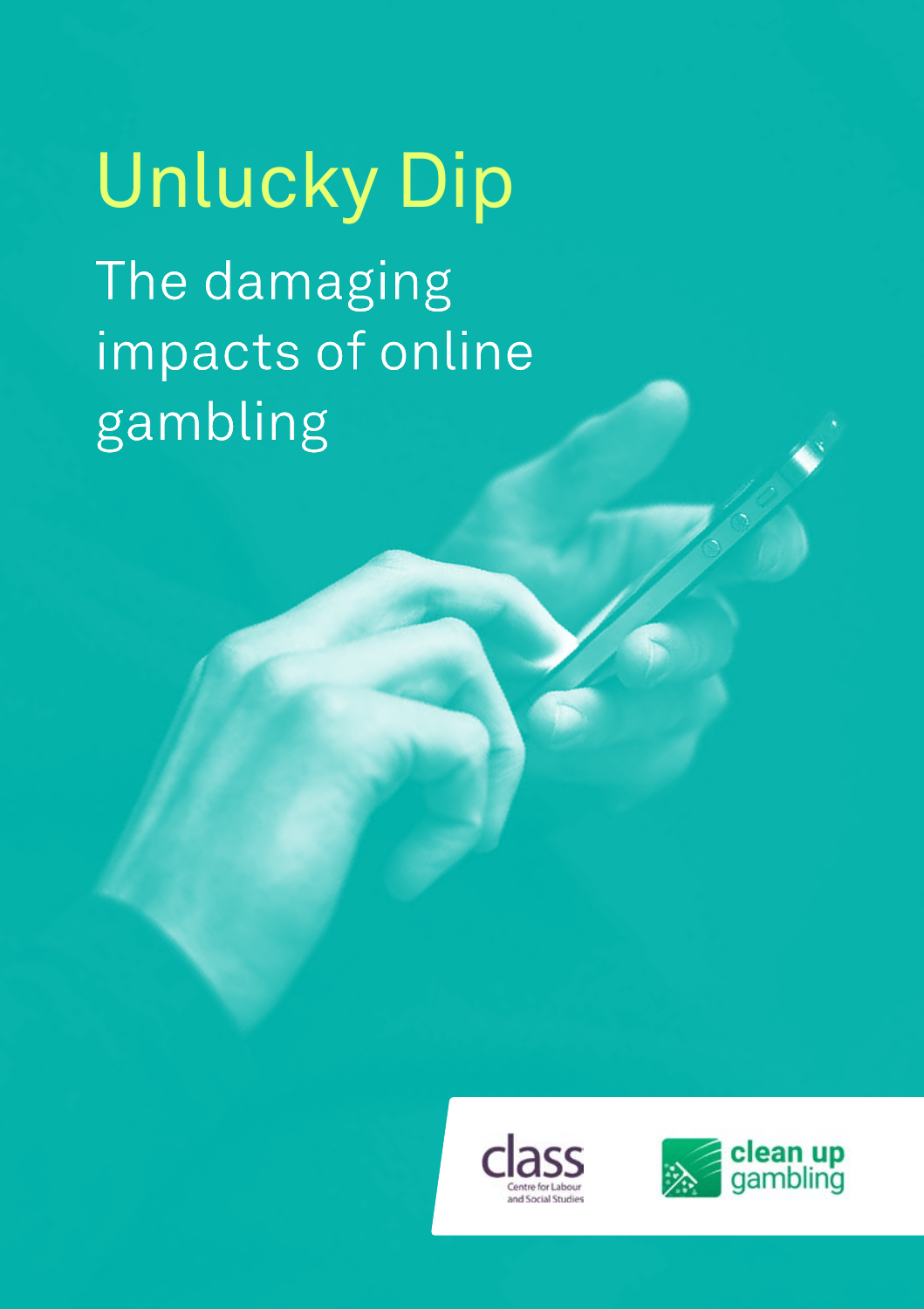#### **Acknowledgements**

This is a collaborative project by CLASS and Clean Up Gambling. We are immensely grateful for the hard work of Adam Almeida, our Data Scientist, who spent months investigating avenues to gather quantitative data on online gambling. Likewise to [Pete Mcardle,](mailto:pete.mcardle@classonline.org.uk) who conducted the majority of qualitative research and took the lead in assembling all findings into this report.

#### Photo credits:

Cover photo, [Gilles Lambert;](https://unsplash.com/@gilleslambert?utm_source=unsplash&utm_medium=referral&utm_content=creditCopyText) p.11 and p.18, [Adrian](https://unsplash.com/@a_d_s_w?utm_source=unsplash&utm_medium=referral&utm_content=creditCopyText)  [Swancar](https://unsplash.com/@a_d_s_w?utm_source=unsplash&utm_medium=referral&utm_content=creditCopyText); p.21, [rupixen](https://unsplash.com/photos/Q59HmzK38eQ); p.28, [Dan Burton;](https://unsplash.com/photos/a3ZPrBdMCoY) p.40, [Annie](https://unsplash.com/photos/d_mzrEx6yt)  [Spratt;](https://unsplash.com/photos/d_mzrEx6yt) all via Unsplash under the [Unsplash license.](https://unsplash.com/license) Photo on p.52, [simardfrancois](https://pixabay.com/photos/cell-woman-night-smartphone-mobile-4480577/) via Pixabay under the P[ixabay license.](https://pixabay.com/service/license/)

#### **About CLASS**

The Centre for Labour and Social Studies (CLASS) is a leading left think tank working to ensure policy is on the side of everyday people. Originating in the trade union movement, CLASS has an authentic connection to working people and a unique insight into the challenges society faces. We combine grassroots voices with intellectually compelling analysis to show an alternative way forward. CLASS works with a coalition of academics, activists and politicians to inspire the left and cement a broad alliance of social forces to support reform, and equip our supporters with the tools to popularise a new agenda.

#### **Contents**

- **[4](#page-2-0) [Foreword](#page-2-0)**
- **[7](#page-3-0) 1. [Introduction](#page-3-0)**
- **[13](#page-6-0) 2. Issues with procuring dat[a](#page-6-0)**
- **[17](#page-8-0) 3. Introductions and factors that lead to continued gambling**
- **[27](#page-13-0) [4. Infrastructure that props up gambling](#page-13-0)**
- **[37](#page-18-0) [5. Advertisement analysis](#page-18-0)**
- **[49](#page-24-0) [6. Gender Differences](#page-24-0)**
- **[57](#page-28-0) [7. Help](#page-28-0)**
- **[67](#page-33-0) [8. Recommendations](#page-33-0)**
- **[71](#page-35-0) [Appendices](#page-35-0)**

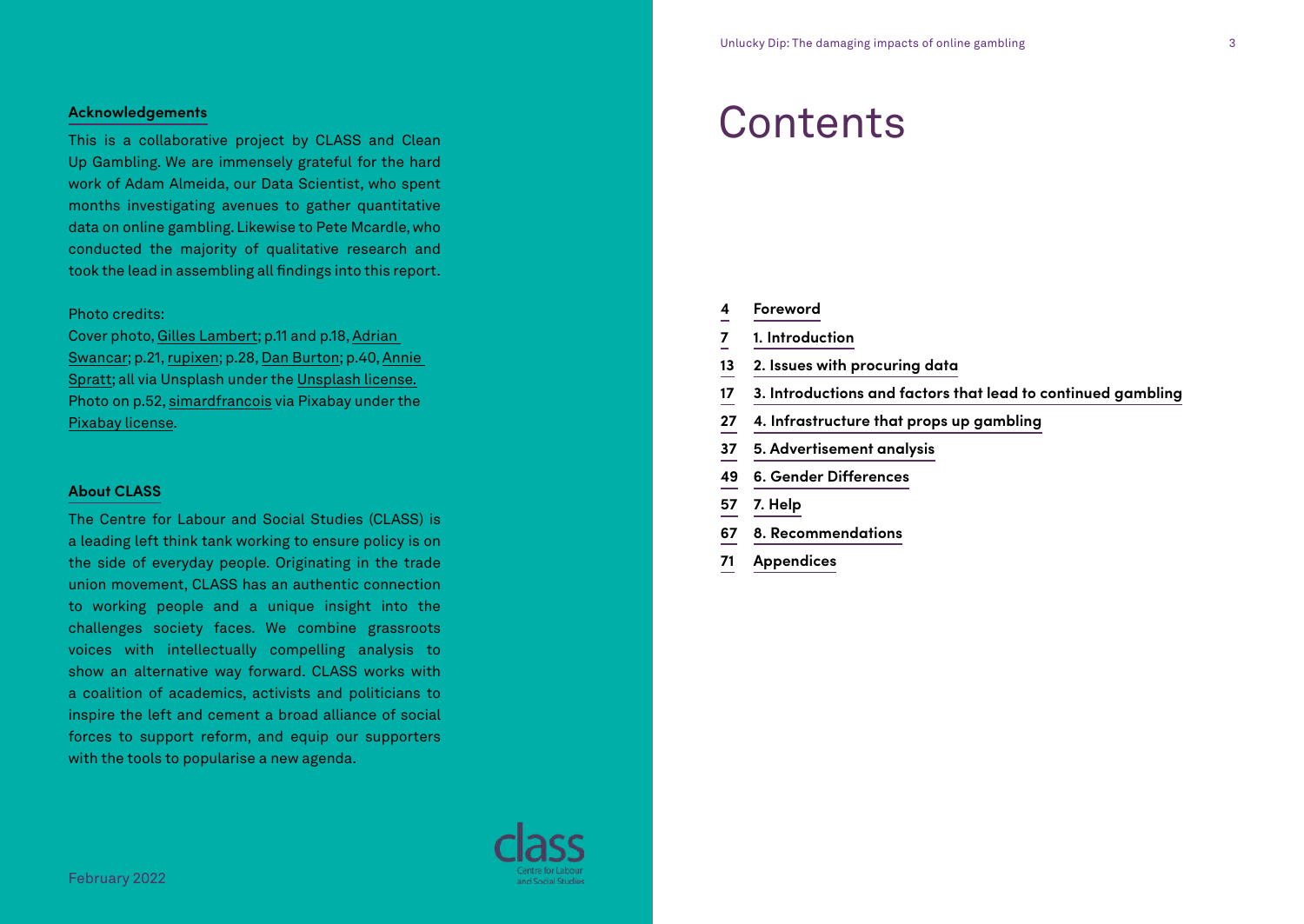#### <span id="page-2-0"></span>Forewords

Clean Up Gambling asked the Centre for Labour and Social Studies to explore in depth some of the motivations and consequences for those whose engagement with online gambling had subsequently led to harm and addiction.

Given the vast majority of this sector's profits come from this section of its customer base, the government's commitment to making the 2005 Gambling Act "fit for the digital age" must take into account such experiences if harms are to be addressed.

What is striking from both the qualitative and quantitative analyses carried out by CLASS is the gender differences between routes into addiction, but also the consistencies in how certain operator practices induce or exacerbate gambling harm. This contrasts with the prevailing gambling industry narrative that seeks to portray these harms as a consequence of an individual's failure to "gamble responsibly" rather than any commercial determinants that could, and should, be the subject of regulatory reform.

experience perspective that it is hoped will contribute to the evidence base that informs the outcome of the ongoing Gambling Act Review. I would like to thank my colleagues at Gamban for their assistance with data and case studies, as well as Derek Webb for his ongoing philanthropic support for Clean Up Gambling, which has enabled projects like this to be commissioned. Thank you also to all of the participants in the study for sharing their experiences so candidly and for their extremely valuable insights into their own addiction, including its causes, impacts and recovery. This has helped formulate recommendations which, if enacted by the government, would significantly reduce the harms that were detailed.

The insights contained in this report, and the subsequent recommendations, seek to provide a platform for a lived



Examining the issue of online gambling has been a shocking experience for us at CLASS. The sheer prevalence of gambling as an activity in people's lives, combined with the determination of the industry to use manipulative tactics to keep people betting, has convinced us that major reform is vital and long overdue.

There is a gambling and money-lending infrastructure in Britain, which exists with the sole purpose of transferring income from members of the public to a small handful of wealthy individuals. Consider our interview participants, who each lost tens of thousands of pounds (one lost a quarter of a million) through their interactions with gambling operators and payday lenders. Meanwhile, Denise Coates, the CEO of Bet365, earned £469million in the year 2020-21 alone.

The gambling industry is well aware of the struggles of its customers, and problematic gambling makes up the majority of the industry's revenue. There is therefore little incentive for gambling operators to discourage vulnerable customers to continue betting. Nevertheless operators do apply some checks and balances to intervene in customers' activity when it becomes problematic, but these are

undermined by the attention lavished on regular gamblers in the form of free gifts, special offers, or even just a bombardment of text messages. The ubiquity of gambling advertisements, which portray gambling as an exhilarating thrill (for men) or a fun and social activity (for women) also contradict any meagre cautionary messaging gambling operators may include as part of their communications.

The terrible effects of gambling on families and communities can no longer be ignored as a public health issue. This industry built to line the pockets of a few must face real change.

**[Ellie Mae O'Hagan](mailto:emohagan%40gmail.com?subject=) Director of CLASS**

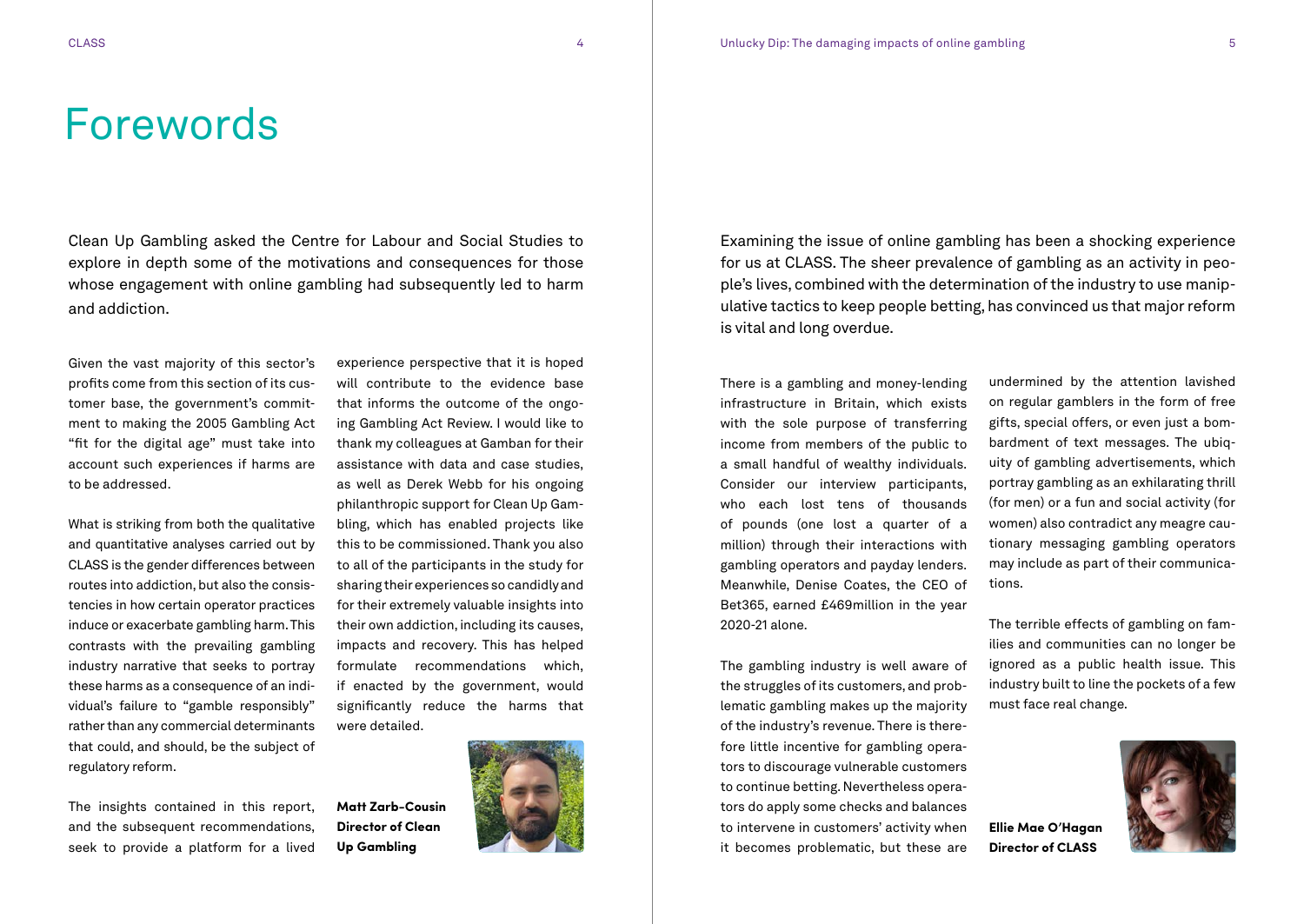### Introduction

For its most dependent users, gambling often leads to financial ruin, exacerbates mental health issues and inhibits the quality of life for addicted gamblers, their families and wider communities. Despite this, gambling has only recently begun to be viewed as a public health issue.

<span id="page-3-0"></span>Prior to the 1990s, any discussion of gambling in medical literature focused on a pathological minority, contrasted against the majority of safe gam blers, whose playing patterns helped to build the impression of gambling as a harmless and, above all, enjoyable pastime 1 . From the 50 million annual attendees at greyhound racing tracks during the 1940s peak 2 , to the 15 mil lion regular players of football pools throughout the 1970s 3 , gambling as an integral component of sport and leisure consumption for many British people is indisputable. Whilst many of these gamblers past and present will not fall victim to dependency, as little as 10% of customers are responsi ble for 79% of the gross gambling yield (GGY) 4. The contemporary gam bling industry is heavily dependent on the exploitation of its most vulner able customers in order to retain its vast profits. Despite this, bookmakers<br>1. van Schalkwyk, M.C., Petticrew, M., Cassidy, R., Adams, P., McKee, M., Reynolds, J. and Orford, J., Unicity  $90\text{ m}$  of an energy investor of the computer of the computer of the customer of the customer of the customer of the customer of the customer of the customer of the customer of the customer of the customer of th

<sup>2021.</sup> A public health approach to gambling regulation: countering powerful influences.The Lancet Public Health .

<sup>2</sup> . <http://news.bbc.co.uk/1/hi/uk/7560329.stm>

<sup>3</sup> . [https://www.theguardian.com/business/2016/sep/13/prize-draw-littlewoods-football-pools-buy](https://www.theguardian.com/business/2016/sep/13/prize-draw-littlewoods-football-pools-buyer-jackpot-littlewoods-sportech) [er-jackpot-littlewoods-sportech](https://www.theguardian.com/business/2016/sep/13/prize-draw-littlewoods-football-pools-buyer-jackpot-littlewoods-sportech)

<sup>4.</sup> The Behavioural Insights Team (2021) 'Gambling behaviour: What can bank transaction data tell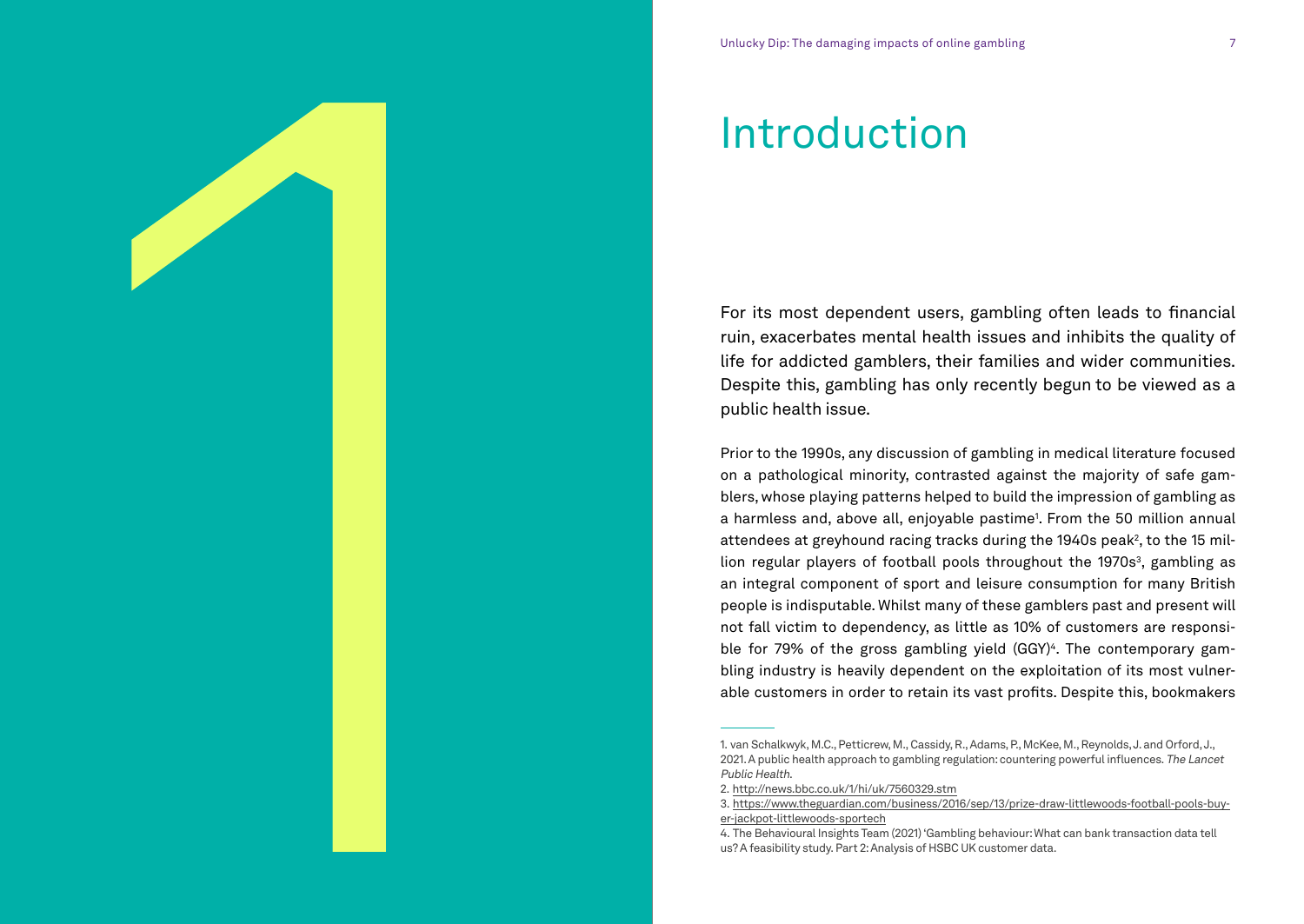More than ever before, gambling has become a normalised activity, woven into the fabric of British culture.

continue to be one of the largest donors of gifts to MPs<sup>5</sup>. The issue of gambling has suffered from long-term political inaction where, in opposition to the public interest, politicians have distanced themselves from "interfering with people's leisure activities" ostensibly for libertarian reasons<sup>6</sup>.

The past 15 years have seen an unprecedented expansion and diversification of gambling markets in Britain<sup>7</sup>. Following the liberalisation of the market occurring off the back of the 2005 Gambling Act, advertisements for brands, their products and enticing sign up offers frequent T.V and online advertisements at an unprecedented scale. Following this trend, the prevalence of gambling products on radio ads has increased exponentially, with the industry spend exceeded only by government communications such as Covid-19 messages, and motor supplies. Also increasingly ubiquitous among sponsorship across all aspects of elite sport, companies which market gambling products make up 45% of the shirt sponsors of member clubs in the Premier League; the most broadcasted and financially lucrative football league in the world. More than ever before, gambling has become a normalised activity, woven into the fabric of British culture.

From the street, this unfettered growth may be difficult to comprehend, as many of the nation's largest bookmakers including William Hill, Betfred and Ladbrokes Coral have plans to permanently close up to 2000 high street shops<sup>8</sup>. In truth, the story of in-shop betting's demise is one component of a wider societal trend of consumer migration to online spaces, accelerated by the closure of non-essential businesses as a result of the Covid-19 pandemic. In fact, to say that the changing patterns of play that have occurred as a result of this have been seismic for the gambling industry would be a gross understatement. From October 2018 – September 2019, online gam-

<sup>5.</sup> [https://www.independent.co.uk/news/uk/politics/betting-companies-ladbrokes-corals-fixed](https://www.independent.co.uk/news/uk/politics/betting-companies-ladbrokes-corals-fixed-odds-betting)[odds-betting-terminals-philip-davies-top-list-of-donations-a7925461.html](https://www.independent.co.uk/news/uk/politics/betting-companies-ladbrokes-corals-fixed-odds-betting)

<sup>6.</sup> [https://www.theguardian.com/commentisfree/2021/nov/16/mps-online-gambling-companies](https://www.theguardian.com/commentisfree/2021/nov/16/mps-online-gambling-companies-health-at-risk-p)[health-at-risk-problem-gamblers](https://www.theguardian.com/commentisfree/2021/nov/16/mps-online-gambling-companies-health-at-risk-p)

<sup>7.</sup> McGee, D., 2020. On the normalisation of online sports gambling among young adult men in the UK: a public health perspective. Public health, 184, pp.89-94.

<sup>8.</sup> <https://www.mirror.co.uk/news/uk-news/death-high-street-betting-shops-22783893>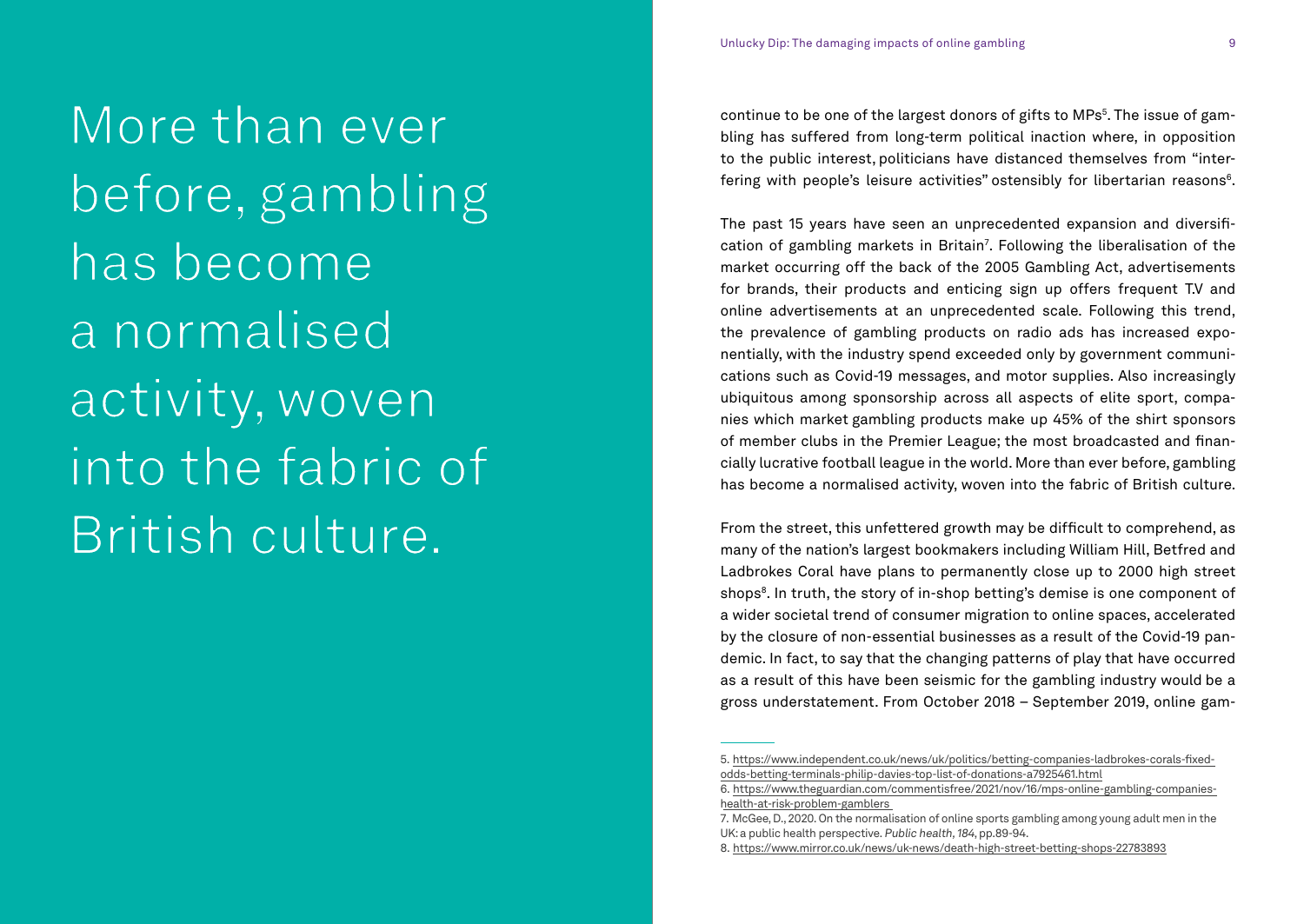bling comprised 39% of the GGY from across the industry<sup>9</sup>. When compared with the most recent statistics from April 2020 – March 2021, the £6.9bn GGY spent online equates to 49% of the overall market, a significant rise of 25% increase in GGY in only 2 years<sup>10</sup>.

The online market has eradicated the spatial and temporal boundaries of bookmakers and casinos. In short, this means anybody above the age of 18 can bet on an ever-increasing pool of games, at any time of the day, without ever having to handle any cash and all from the comfort of their homes. This report will highlight some of the unique and pressing issues that have transpired from the digitisation of the market. Through doing so, it will show how the failure to implement changes to the current legislation, in order to make it fit for the digital age, has led to an exacerbation of pre-existing social issues. Furthermore, it will show how continued inaction to address industry practices, and the lending infrastructure that enables addictions to deteriorate, disproportionately affects the most vulnerable and economically precarious in society. The report will then include some recommendations that can make key material interventions to actively reduce the prevalence of online gambling addiction in Britain.

<sup>10.</sup> [https://www.gamblingcommission.gov.uk/statistics-and-research/publication/industry-statis](https://www.gamblingcommission.gov.uk/statistics-and-research/publication/industry-statistics-november-2021)[tics-november-2021](https://www.gamblingcommission.gov.uk/statistics-and-research/publication/industry-statistics-november-2021)



<sup>9.</sup> [https://www.gamblingcommission.gov.uk/statistics-and-research/publication/industry-statis](https://www.gamblingcommission.gov.uk/statistics-and-research/publication/industry-statistics-april-2020)[tics-april-2020](https://www.gamblingcommission.gov.uk/statistics-and-research/publication/industry-statistics-april-2020)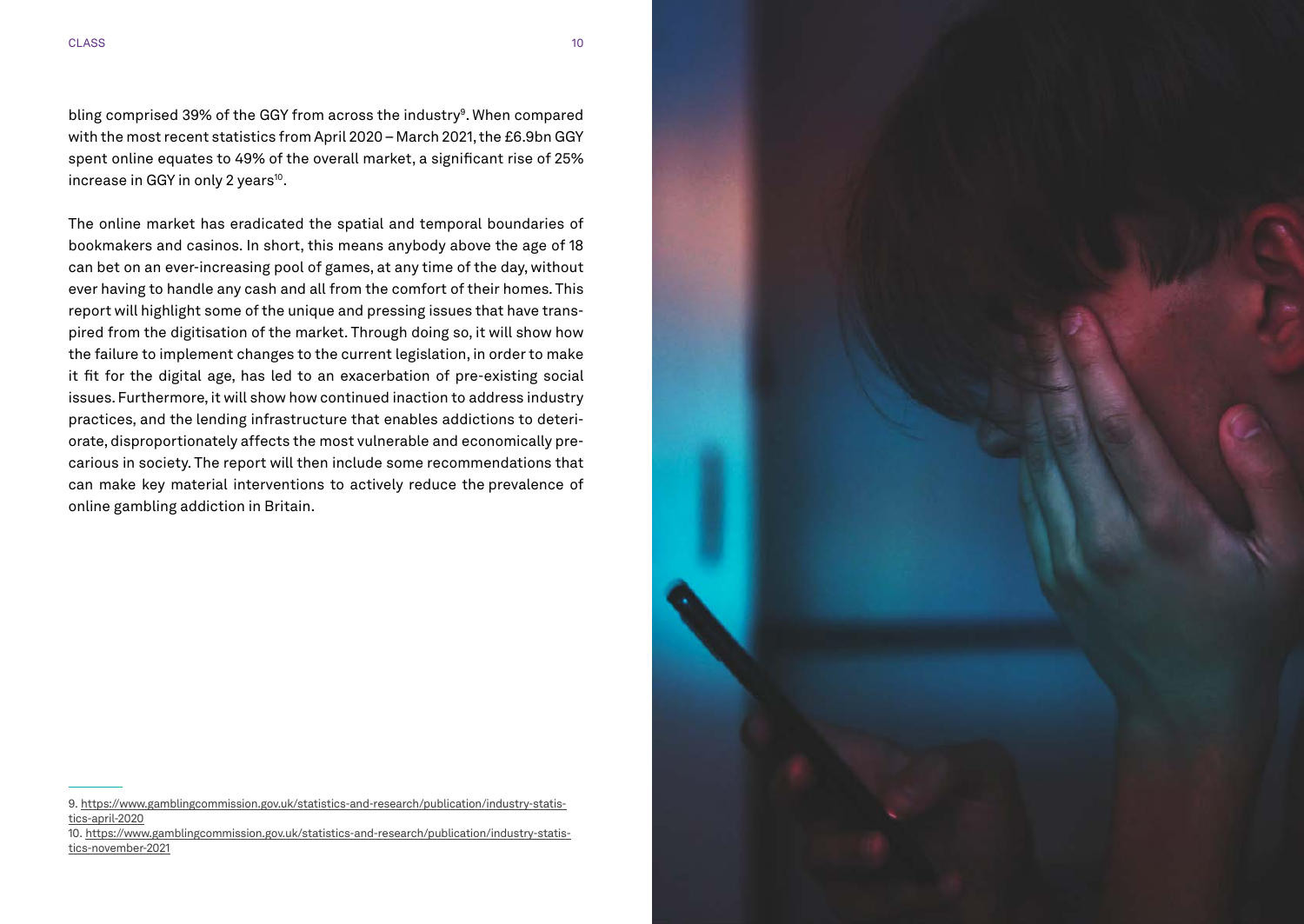### Issues with procuring data

The process of procuring primary data to analyse for this project was fraught and has major implications for the future of research on gambling behaviours and addictions in Britain. Data from gambling operators is provided to GambleAware, a charity funded by the gambling industry, which then commissions research carried out by organisations such as NatCen.

However, given the Gambling Commission gives gambling operators the power to withhold or transfer funding to entities other than GambleAware, the industry has influence over what projects are supported and conditions attached to the data it provides. This raises questions regarding the true extent of accountability and transparency in gambling research and, in turn, if the best interests of the public are taking precedence. Data from gambling operators is therefore tightly gate-kept, meaning that other methods of data procurement must be arranged.

<span id="page-6-0"></span>USS LUES WITH procuring terms of one with the damaging start is a reduced for the damaging distribution of  $\alpha$  and  $\alpha$  and  $\alpha$  and  $\alpha$  and  $\alpha$  and  $\alpha$  and  $\alpha$  and  $\alpha$  and  $\alpha$  and  $\alpha$  and  $\alpha$  and  $\alpha$  and  $\alpha$  a In the case of this project, this has meant going to banks such as Monzo, in an attempt to gather data that is collected on its clientele. It has also meant using indirect methods of analysing the gambling base, such as investigating where gambling operators advertise on social media and which audiences they target. The process of collecting quantitative data has been extremely lengthy. It took until the fourth month of a five month project before we could begin to obtain any empirical data. The primary quantitative data were collected through a 2020 survey of users of Gamban, a software which blocks online access to gambling sites and applications. Of 12,000 surveys sent out,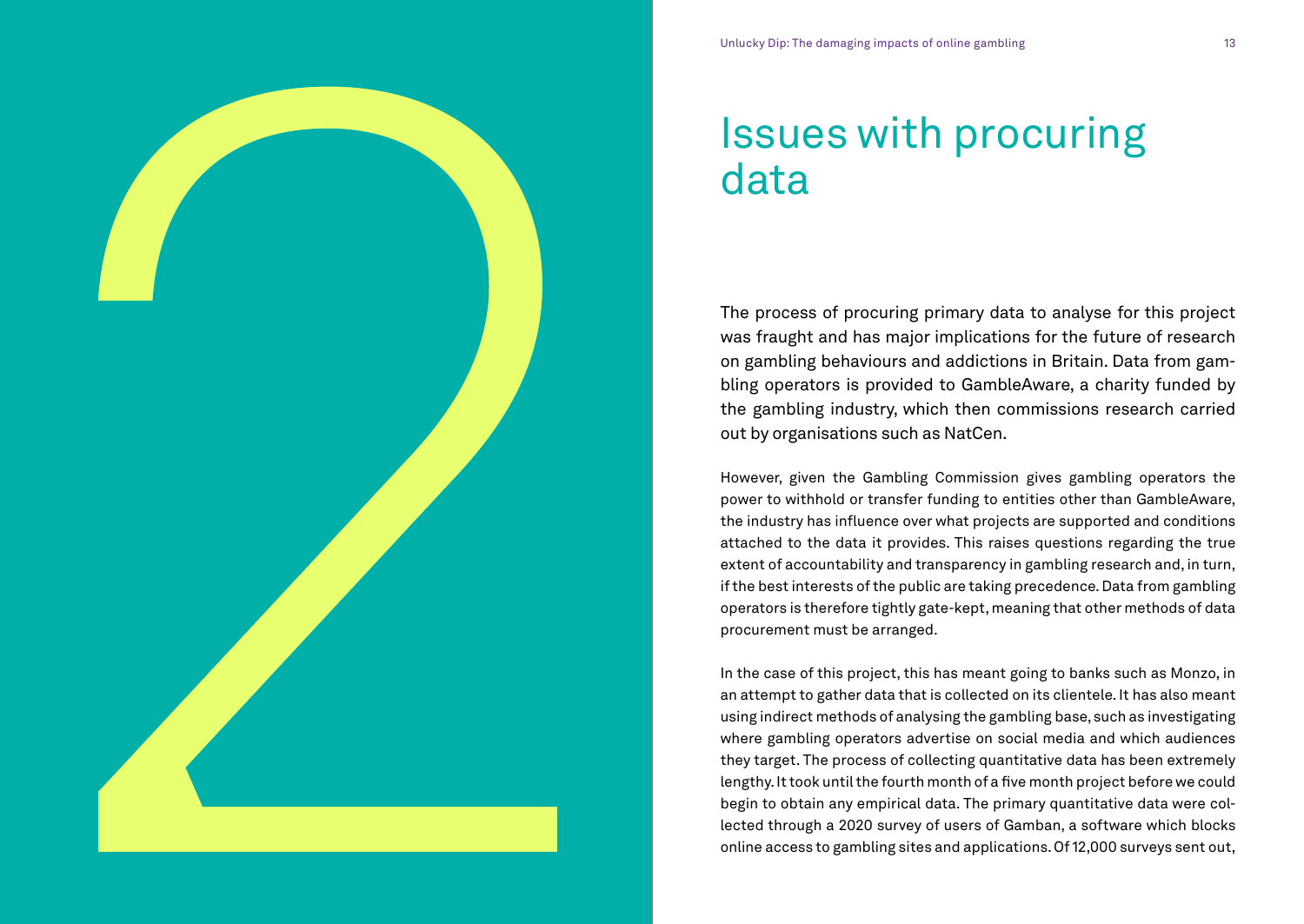we received 280 responses<sup>11</sup>. The difficulties we faced in collecting quantitative data presents major limitations for the future of research in this area, and is highly unusual. From speaking with other researchers in the field, they have revealed such projects being given impossible deadlines to analyse copious amounts of data. In summary, this project has been affected since its inception by a lack of data, and lack of transparency for researchers, to better understand gambling behaviours and addiction in Britain.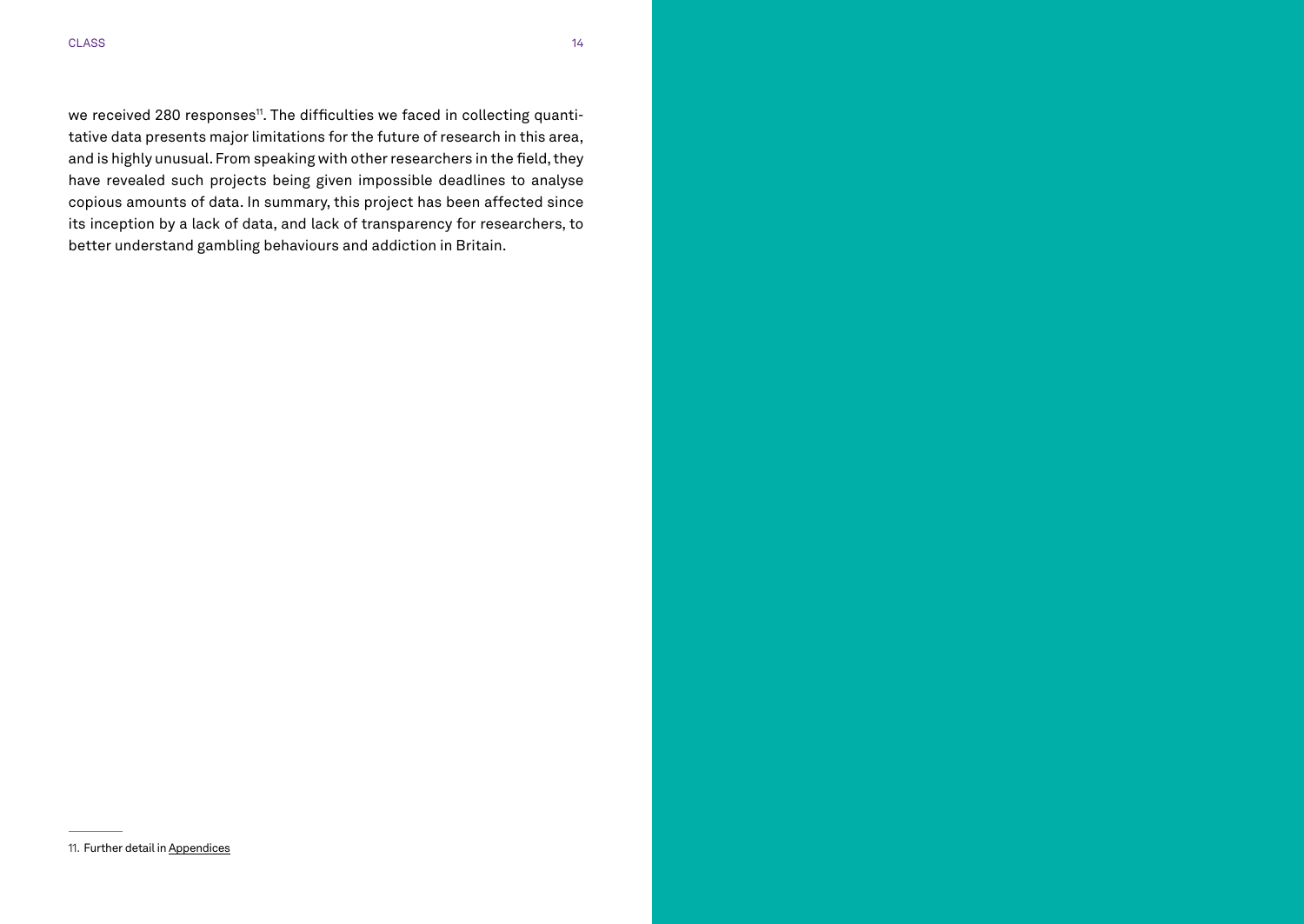# Introduction, staying in, and leaving gambling

The motivations behind research participants' decisions to start gambling varied greatly depending on gender, age and socioeconomic status. A number of trends can be construed from the qualitative data.

<span id="page-8-0"></span>For the demographic of men who developed a habit for sports betting, a common theme occurred with regard to their early introductions to gambling. Prior to reaching legal age, family members who largely gambled infrequently, and without experiencing harm, had encouraged them to bet on significant sporting events. Some of this group suggested that they showed early signs of developing a strong affinity with gambling from such events, as explained by Gary from London. Introduction, staying in, and leaving gambling in, and leaving gambling is a started to take precedent of  $\alpha$  at  $\alpha$  at  $\alpha$  at  $\alpha$  at  $\alpha$  at  $\alpha$  at  $\alpha$  at  $\alpha$  at  $\alpha$  at  $\alpha$  at  $\alpha$  at  $\alpha$  at  $\alpha$  at  $\alpha$  at  $\alpha$ 

" When I was around 10 or 11, I remember picking a horse out of the newspaper if the Grand National was on. That was probably what started my love for Horse Racing and betting. — Gary

Adam, a gambler in his late 20s from Glasgow, used to place a bet via his grandad every time he went to a Rangers game. Looking back in retrospect,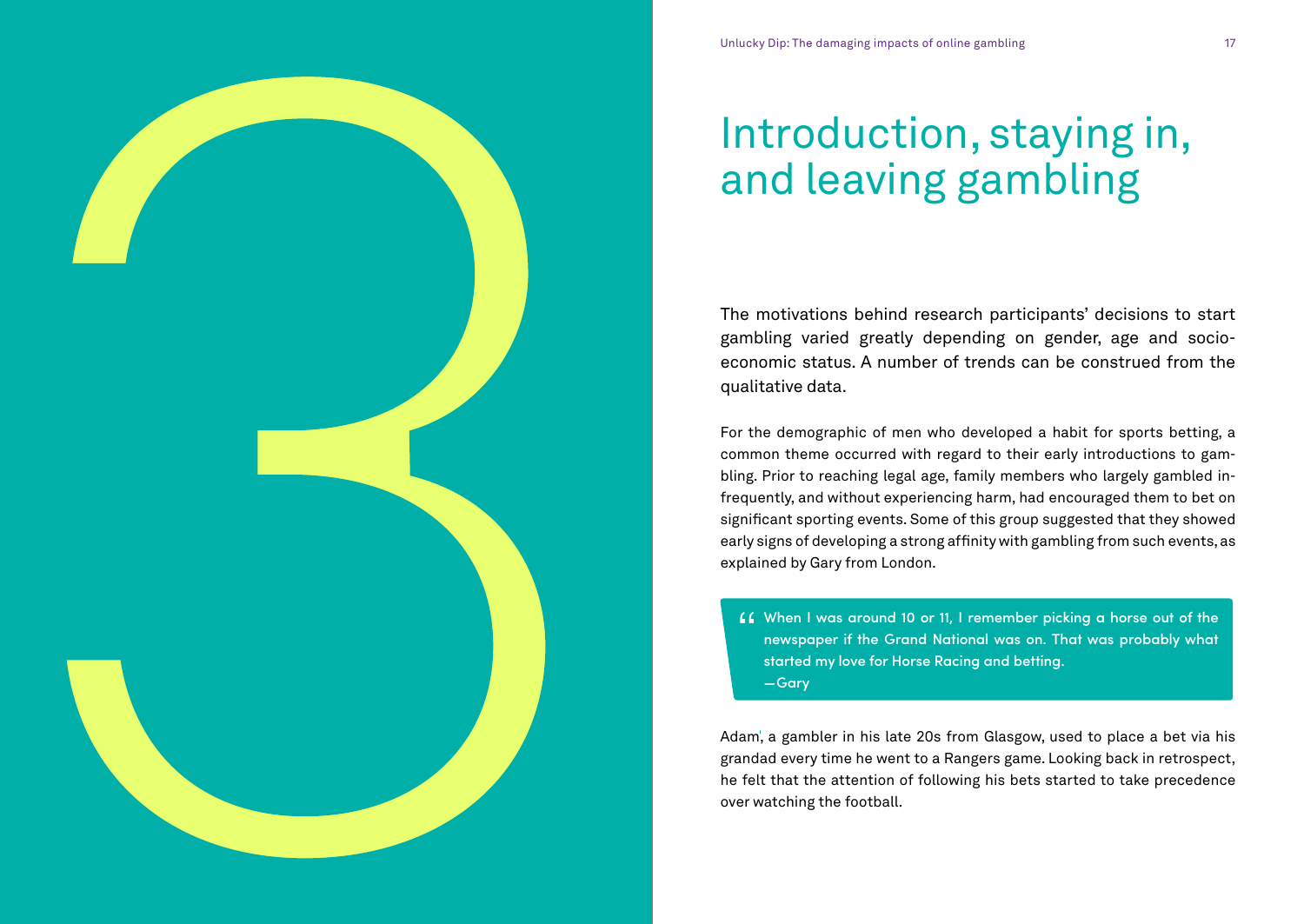

66 Even in them early days I remember the buzz that I got from my coupon coming in meant so much more to me than a result on the pitch. — Adam

For the women interviewed for this project, two key themes were observed. For some, their affinity with gambling had started with visits to bingo halls accompanied by friends or family. This in turn became a frequent activity, acting as a gateway to online bingo websites that enticed them to experiment with online slots by giving them free spins. For this group, like Sue, a mother in her 30s from Hull, the social and financial consequences of their gambling activity spiralled out of control off the back of these sign up incentives (see [chapter 5](#page-18-0)).

Another demographic of women, namely lone parents, shared in common the fact that they had started playing online slots during the Covid-19 pandemic, due to a cocktail of isolation and excess disposable income during lockdown. For this group, the timeframe from first spin to addiction was particularly alarming, with Jess, a lone parent from Slough, suggesting she was hooked on such games in under a fortnight.

" It started out with little bits of money and only playing when I was bored, then all of a sudden and without me even realising, it stopped being little amounts… I was a grand down and completely out of money in less than three weeks. — Jess

There were a variety of factors that participants in this project felt kept them locked in the cycle of addiction. David had developed an addiction to online blackjack whilst living alone in London. Although ultimately, he placed the blame of using such avenues as an escape from isolation on himself, he was critical of the timings of his wins.

**44** The worst, and in my experience, most likely thing to happen when you set up an account [with a new provider], is to win early doors. you set up an account [with a new provider], is to win early doors. From their perspective, it makes perfect sense to structure the games that way. That's their hook, they put the bait on and new gamblers bite… Once you have a taste for that dopamine hit, they reel you in and you end up with thousands of pounds of debt. — David

Whilst speculation about an increased probability of winning with a new account was shared amongst other participants, the secretive nature of the gambling industry, delineated in [chapter 2](#page-6-0), along with a lack of regulatory oversight of these practices, ensures that such claims remain unsubstantiated.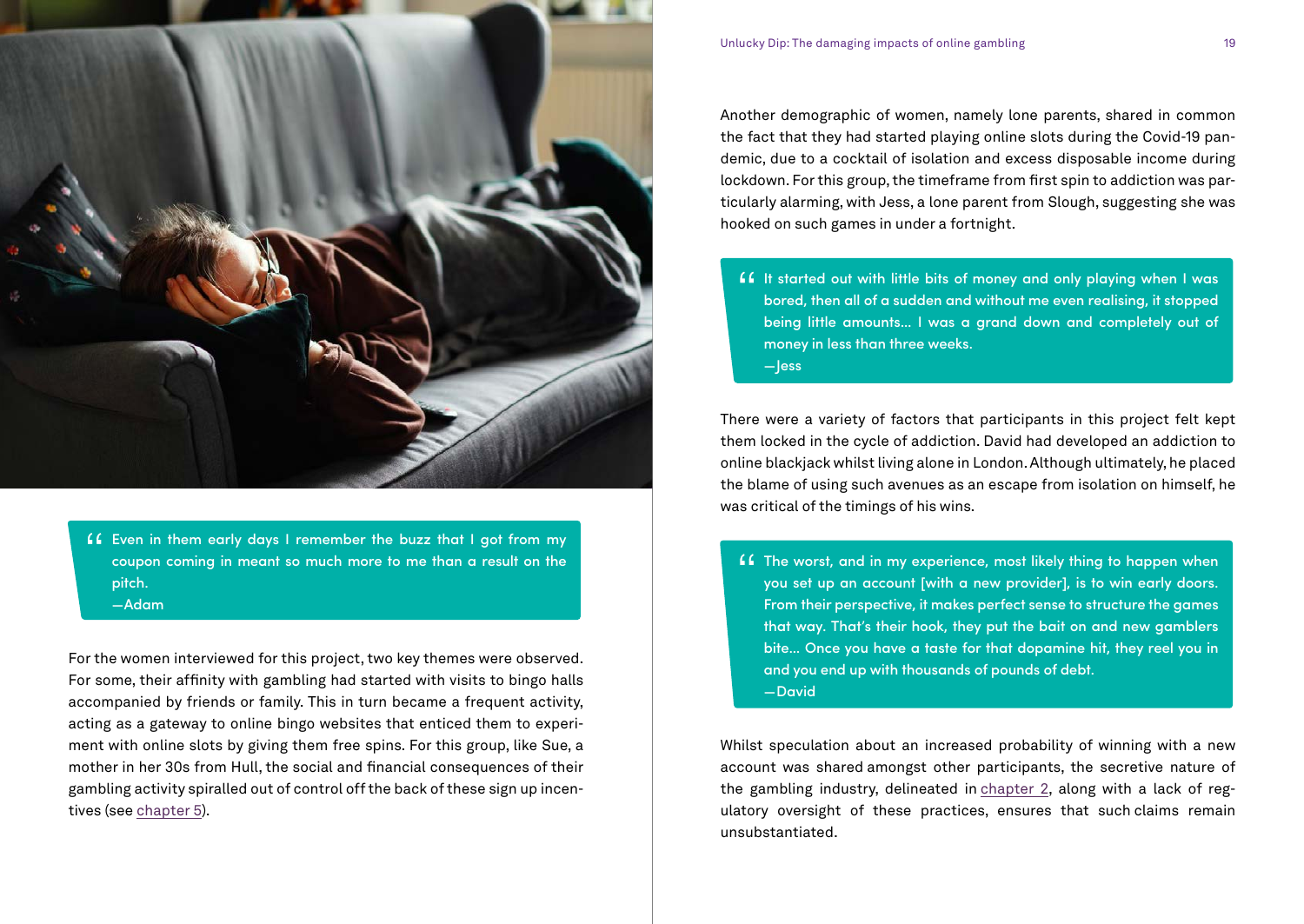As a gambling addiction intensifies, the need to experience the dopamine fix spoken of by David becomes so all-consuming that, in many cases, it takes the enjoyment out of other things in an individual's life. Samantha, a mother from Glasgow, developed an addiction to online slots that left her with a quarter of a million pounds of debt in less than two years. Within that time, her compulsion to gamble saw her lose lifelong friendships, as socialising became, in her words, nothing but a barrier inhibiting the amount of hours in the day in which she could gamble.

" I would always cancel nights out because I wanted to stay in gambling. Then on nights out I couldn't get out of, I would sit in the toilet and gamble on my phone whenever I could. — Samantha

Similarly, Sue spoke of rushing to get rid of her friends who would come and visit on a weekly basis.

" I would always be about to get a bath, or have a headache. They were all just excuses because I wanted to play my game. It made me less bothered about all the important things in my life, playing that game is all I wanted to do. — Sue

This intensification can cause fissures within immediate families, as the grips of addiction alter an individual's priorities. Kailum, a recovering gambler in his 20s from Glasgow, carries with him the burden of missing his grandmother's funeral. At the time, he was trapped in a cycle in which he internalised his family's concerns for his gambling activities as disapproval, cutting ties with them all to focus solely on betting. For Jess, the frustration of losing would cause a drop in her mood, which would be reflected in her parenting.

**66** I try not to play around my kids because when I do I get really snappy with them. It's awful and I really do hate myself for it. — Jess

Across the range of interviews conducted for this project, participants consistently spoke of the digitisation of the gambling market distorting the value of money, which in turn, increased the amount of debt they incurred. Central to this issue was the instant deposit feature, which lets consumers deposit money from their bank into their gaming account with one touch of a button.

" With the instant deposits, it doesn't feel real. Because you're not dealing with tangible cash like in a bookies or a casino, it feels like monopoly money. The penny only drops when you look into your bank account and see the money you have lost. — David

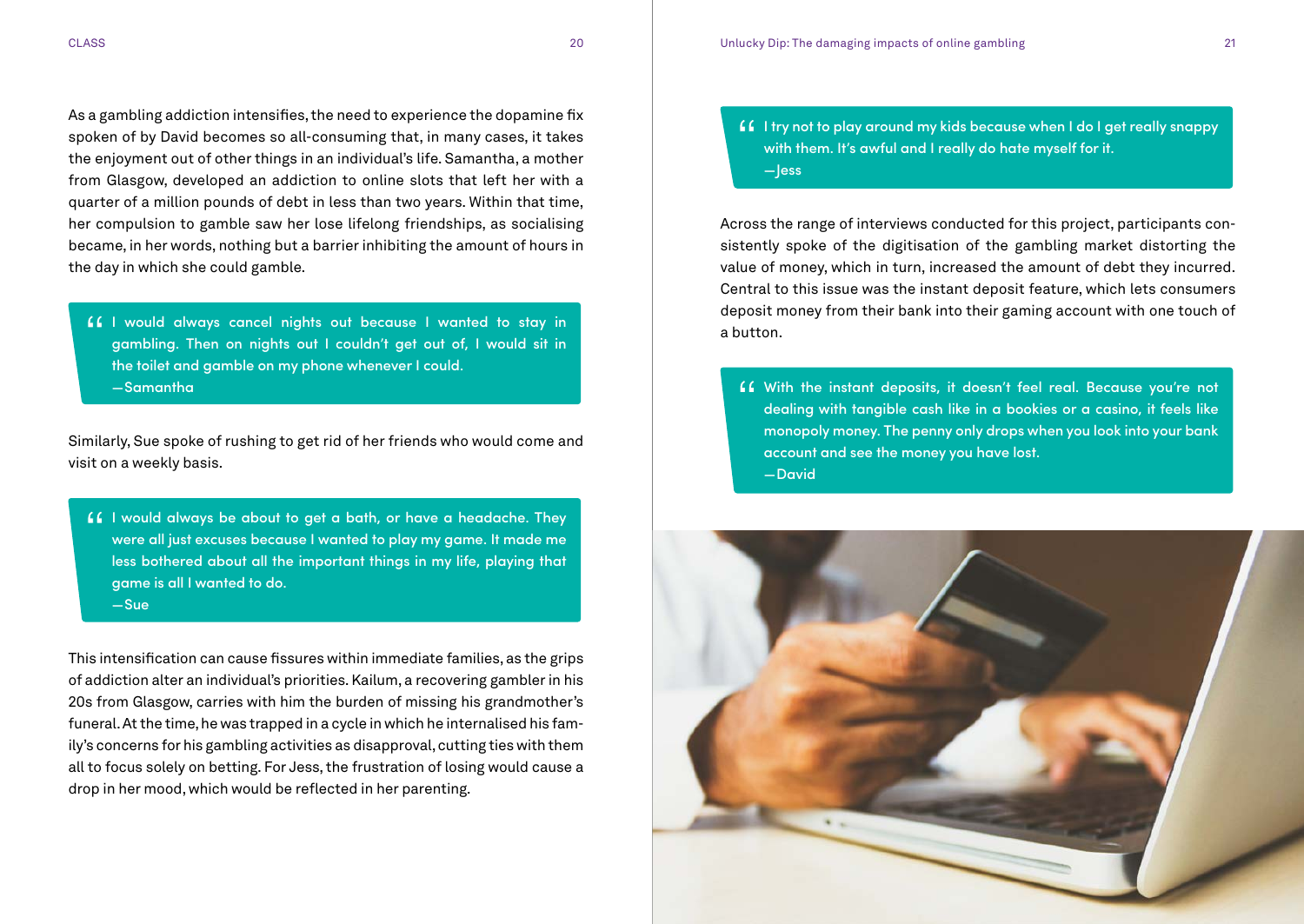Participants consistently spoke of the digitisation of the gambling market distorting the value of money, which in turn, increased the amount of debt they incurred.

Even when instant deposits were not the point of concern mentioned by participants, they still played a key role in accelerating the speed in which they lost money. A recurring issue raised amongst women who played online slots was that the audio-visual format would lull them into a trance-like state. April, a lone parent from Liverpool, spoke of hours passing by in what felt like minutes when she gamed at night.

" There was a night where I won the jackpot of a grand, and I just kept going and going. I didn't stop until my alarm went off and I realised it was 7am, by that point the money was basically all gone… I couldn't believe that I had played it all night, I remember looking at myself in the mirror and crying, I felt sick.

— April

For Kelly from Leicester, the gamification processes of slots, such as the inclusion of side missions which when completed, brought her further into the storyline and unlocked new games; worked to conceal the exploitative nature of her relationship with gambling operators, whilst ensuring she continued to play for extensive time periods.

G With some of the games, you would get side missions in your slot. In completing these missions, you would unlock more fun games and completing these missions, you would unlock more fun games and get better bonuses. It sounds so ridiculous because whether you won or not was down to luck, but in my irrational mind I would think it was me completing them. I would play for hours to do as many of them as I could. — Kelly

Both women spoke of regularly ending gaming sessions with crippling anxiety and growing debt, issues that the instant deposit feature was central in enabling.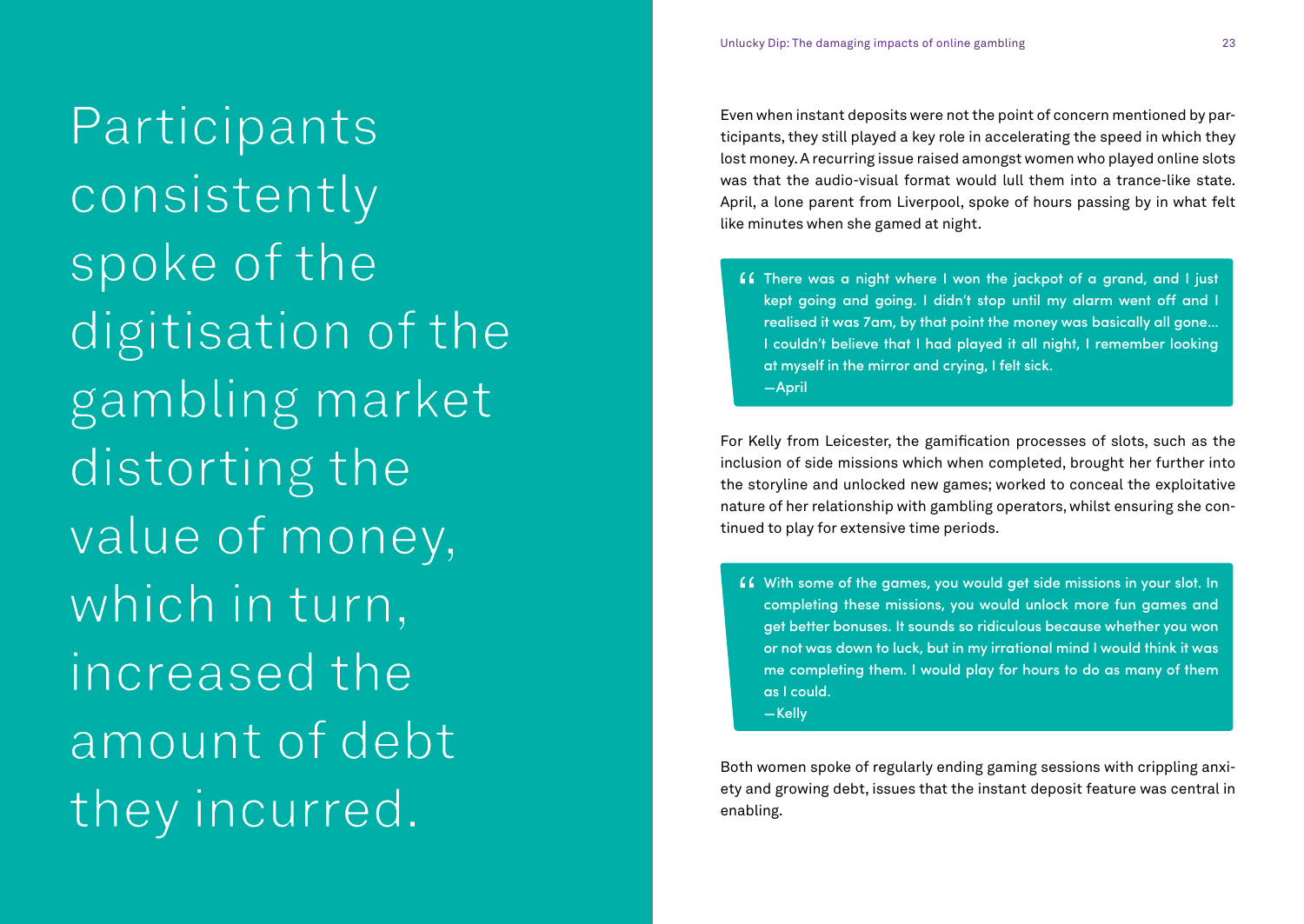Time and again, participants spoke of chasing losses as a frequent contributor to their continued gambling. Once gambling debts began to increase, they saw no other viable solution to breaking even than continuing to gamble in hope of a lucky flutter. Josh lost four years of his life to a roulette addiction. For much of this time, he repressed the stress of his debts by believing a big win would solve his problems.

" Gambling makes you a big dreamer. Now that I have managed to knock it all on the head, I realise how unlikely it was that I would win back all my debts on a lucky spin, but at the time the fact it wasn't impossible was enough for me to keep trying. It was easier to keep dreaming than face the consequences. — Josh

As the quantity and frequency of wagers increase, chasing losses magnifies the problems that gamblers intend them to solve.

**44** Once I had worked out the extent of my debts, I upped my stakes. In my head I thought it would be foolish not to. It would be like training my head I thought it would be foolish not to. It would be like training for a marathon but only running a mile a day. You know that would never be enough to achieve your goal. — David

GambleAware have placed significant resources into raising awareness of loss chasing, including running an advertisement campaign encouraging gamblers to take time to think before placing a bet<sup>12</sup>. In the case of this research project, such advice paled in insignificance for gamblers when features like instant depositing promote contrary behaviours. Across the board, participants consistently spoke of the voluntary measures encouraged by GambleAware as being completely ineffective in reducing their gambling activity. In truth, such advice acted as more of a source of frustration, with participants left feeling as though the extent of their dependency was disparaged by operators, as explained by Kelly from Leicester.

**I** I feel let down by the industry. It's one thing to say 'when the fun stops, stop', but what if you're a vulnerable person and you're physically stop', but what if you're a vulnerable person and you're physically unable to? They have the capability to flag up people like me, who are putting on more and more, not just in frequency, but also amount… They need to acknowledge us first hand, have an actual human contact us to speak about our gambling, not just a time warning pop-up that goes away with a click of a button. — Kelly

<sup>12.</sup> [https//:www.begambleaware.org/betregret](https://www.begambleaware.org/betregret)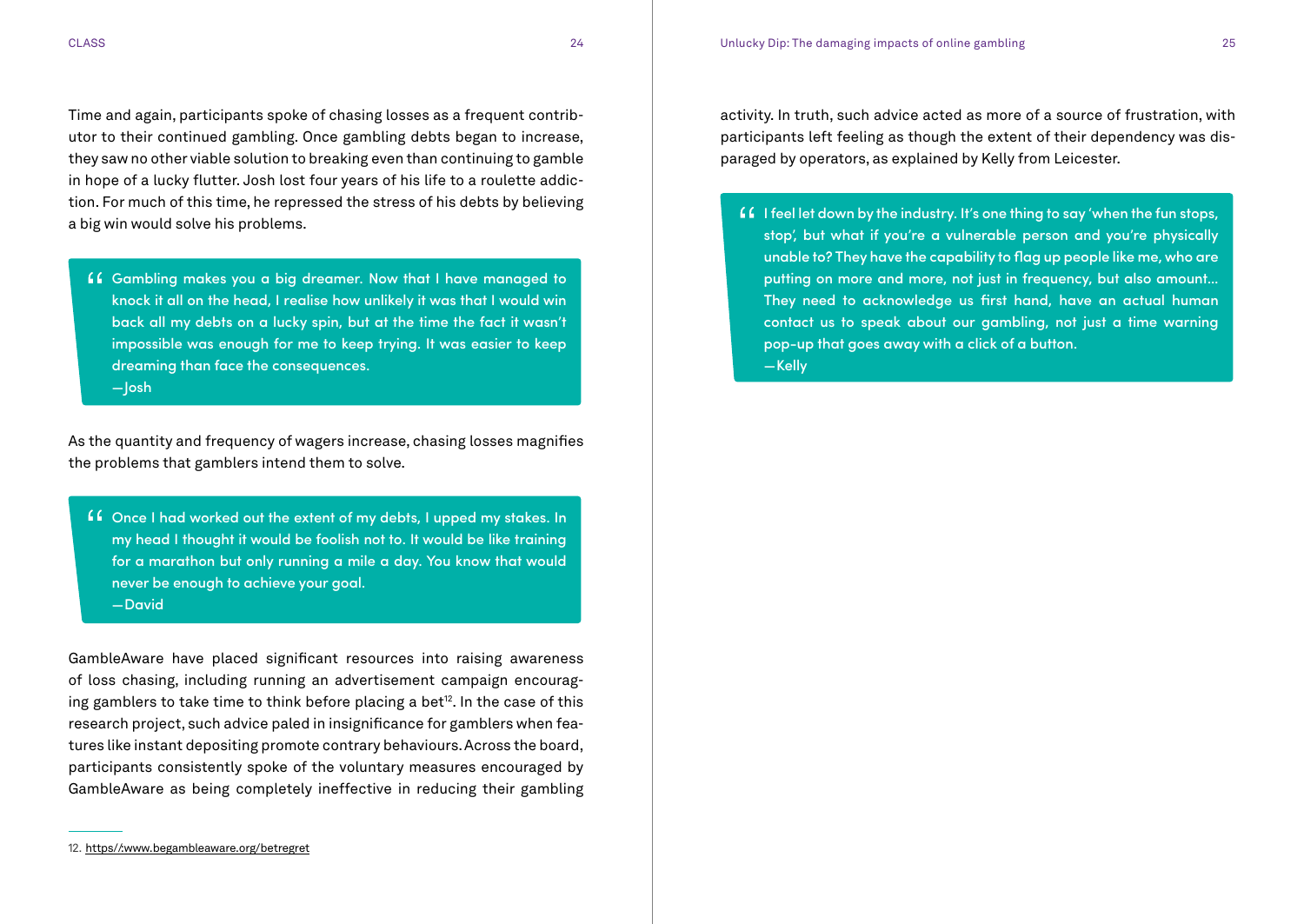# Infrastructure that props up gambling

<span id="page-13-0"></span>Across the UK, the past twelve years have been plagued with a decline in the services and amenities available to people in their local communities. Originating in austerity measures and further exacerbated by the financial impact of the ongoing Covid-19 pandemic<sup>13</sup>, these repercussions continue to disproportionately affect poorer  $area<sup>14</sup>$ . 14. Personality of Class Experiment Century' In the Class Experiment Century' In the Class Experience of Class Experience of Class Experience of Class Experience of Class Experience of Class Experience of Class Experience

Rachel, a mother recovering from an addiction to online slots from Harlesden in London, spoke of the consequences of the area's decline.

" There's nothing positive for younger people to do here anymore, the community centres have closed down and the few green spaces that we have are dangerous places to be. — Rachel

For Rachel, the wealth disparities that exist in West London were central to her continued gambling.

<sup>13.</sup> https//:www.highstreetstaskforce.org.uk/faqs/the-changing-high-street/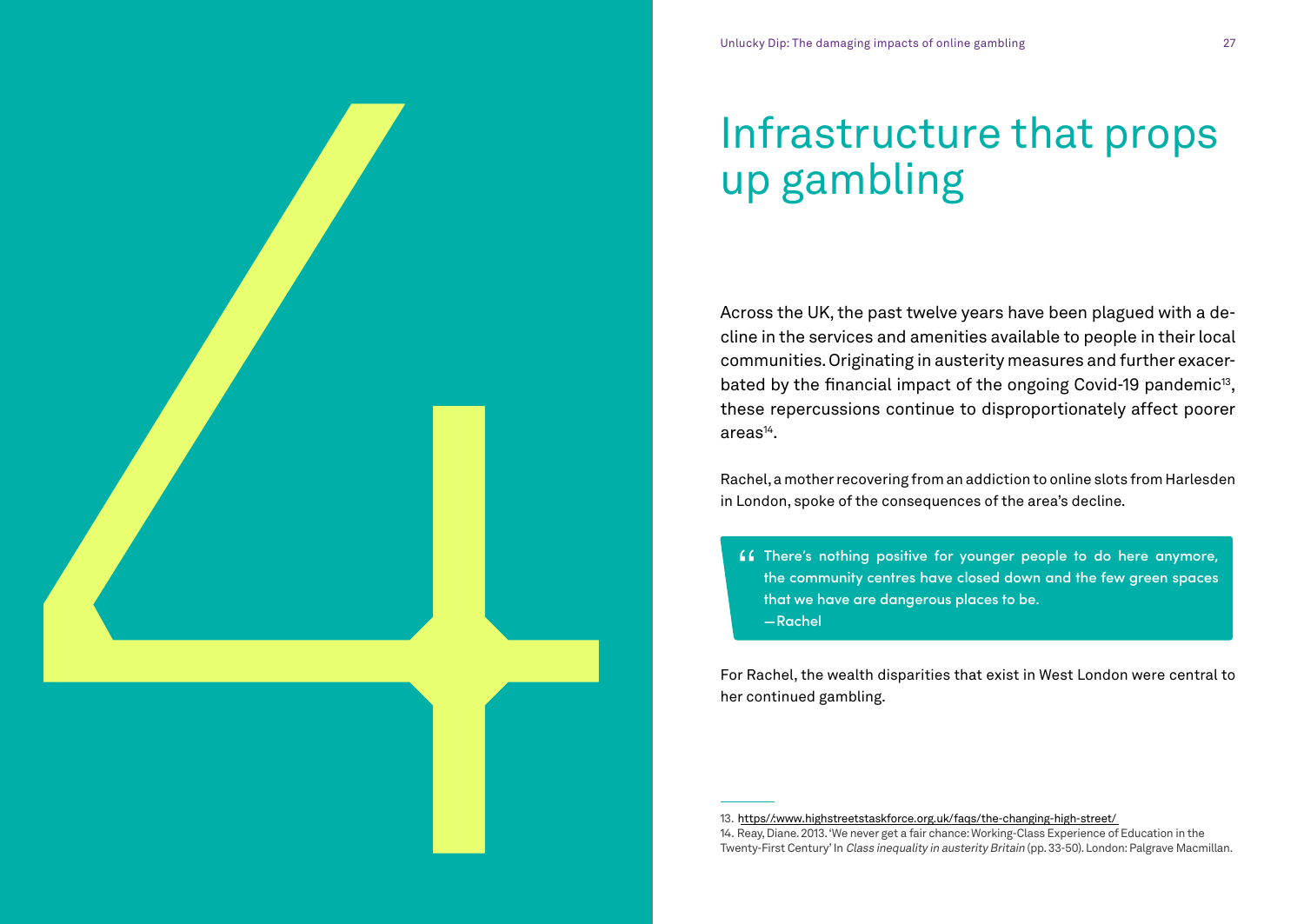

- $\blacksquare$  The high street here has changed for the worse. We used to have so much on our doorstep but now all that remains is shops targeting so much on our doorstep but now all that remains is shops targeting the poor, bookies, pawn shops, takeaways… Yet five minutes down the road you have thriving wealthy neighbourhoods. When you see how they live, you want it for you and your kids, but without a good education you have no prospects of getting a high earning job… The only option people see to make good money is either crime, or gambling.
	- Rachel

Betting shops are ten times more likely to be found in the UK's poorest areas<sup>15</sup>. For the majority of participants in this project, visits to in-person betting establishments preceded online gambling activities. This indicates that a higher prevalence of such businesses in impoverished areas acts as a gateway to online gambling for larger quantities of people without the means to pay back debts; as exemplified by Sue from Hull.

- " I work in a factory and I would never have believed how many people gambled. You see people on breaks, spinning slots on their phone. I've overheard someone speaking about how they are losing their house because of gambling… I only found out months after starting the job that one of my best friends there was in loads of debt from playing the same game as I do. I thought it was just me, but it seems like everyone has a gambling site they go to, it's just like a normal thing for people now.
	- Sue

The problem of online gambling in certain workplace arenas is worsened by the lack of restrictions on deposit limits and game speeds, which

<sup>15.</sup> [https://news.sky.com/story/betting-shops-10-times-more-likely-to-be-found-in-uks-poorest-ar](https://news.sky.com/story/betting-shops-10-times-more-likely-to-be-found-in-uks-poorest-areas-12388781)[eas-12388781](https://news.sky.com/story/betting-shops-10-times-more-likely-to-be-found-in-uks-poorest-areas-12388781)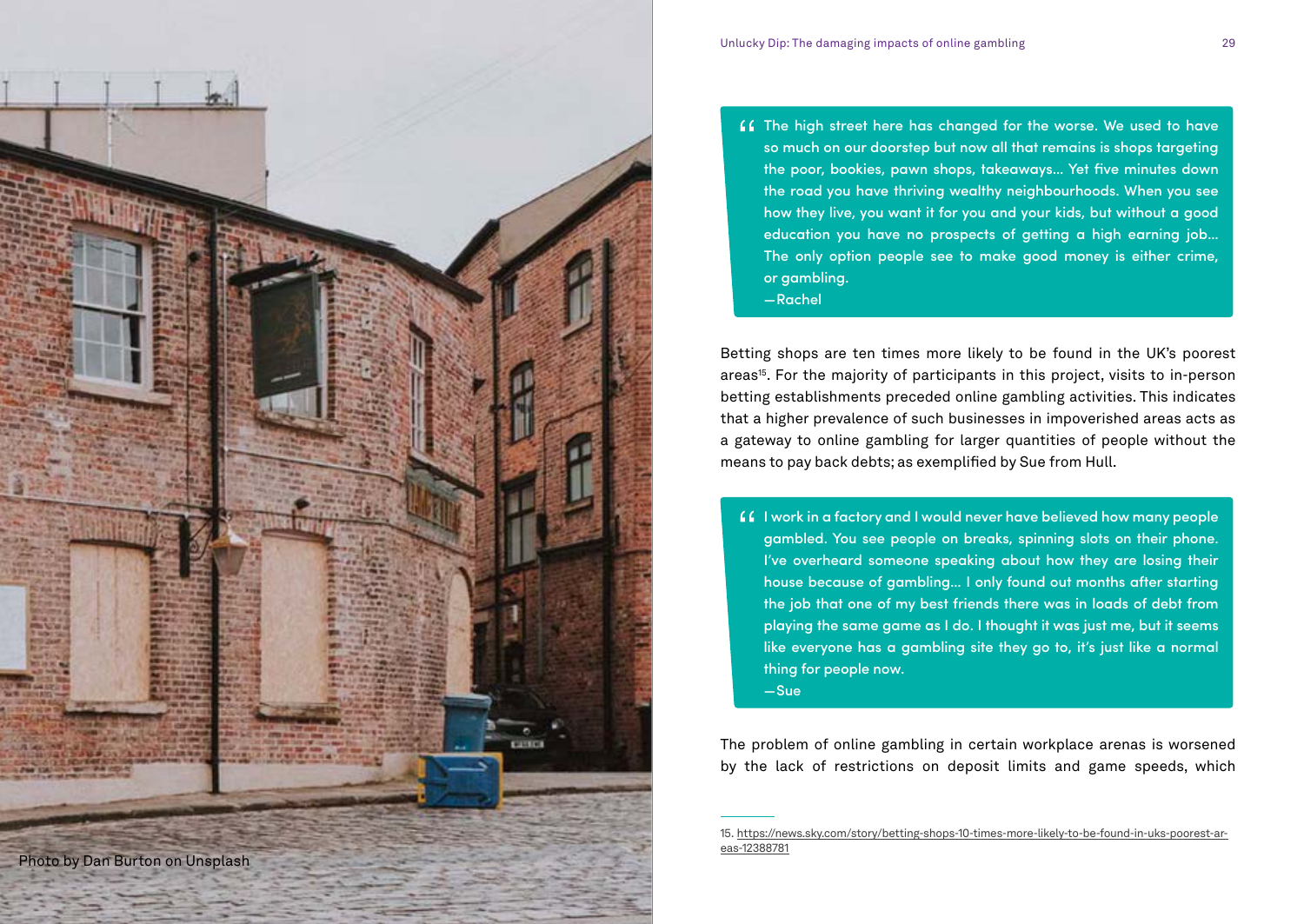in-person operators have to adhere to by law<sup>16</sup>. This was reflected amongst interviewees, with many stating their addiction spiralled out of control after shifting their gambling activity primarily to online spaces.

" I was already gambling compulsively before I set up any kind of online account, but it definitely made it easier for my addiction to get out of control. I could gamble whenever, wherever with nobody looking over my shoulder to see what I was doing. — Kailum

With more avenues to lose money quickly than in physical betting establishments, it should come as no surprise that more than 80% of interviewees involved in this project eventually relied on high interest lending infrastructure to fund their gambling activity. Gambling addiction clouds rational thought in relation to financial decisions, it is on such a point that many participants looked back in frustration at their justifications for ever using borrowed money to gamble with.

" I was probably only 21 the first time I got out a credit card. I remember thinking that I'd been a bit stupid with my bets the previous weekend and I would use it just the once to get back up again… Really it just gave me the mind-set that it wasn't my money, it became easier to spend. I ended up maxing out the five grand limit in under a week. — Kailum

The use of credit cards induces a vicious cycle of borrowing, where loans that produce higher interest are relied upon to pay back credit card debts. In most cases, participants ended up destroying their credit rating, ultimately relying upon payday loans with strict terms and extremely high interest rates to fund their gambling activity. As a result, people with lower income and job

More than 80% of interviewees involved in this project eventually relied on high interest lending infrastructure to fund their gambling activity

<sup>16.</sup> [https://www.theguardian.com/commentisfree/2020/aug/05/britain-rewrite-gam](https://www.theguardian.com/commentisfree/2020/aug/05/britain-rewrite-gambling-law-smartphones)[bling-law-smartphones](https://www.theguardian.com/commentisfree/2020/aug/05/britain-rewrite-gambling-law-smartphones)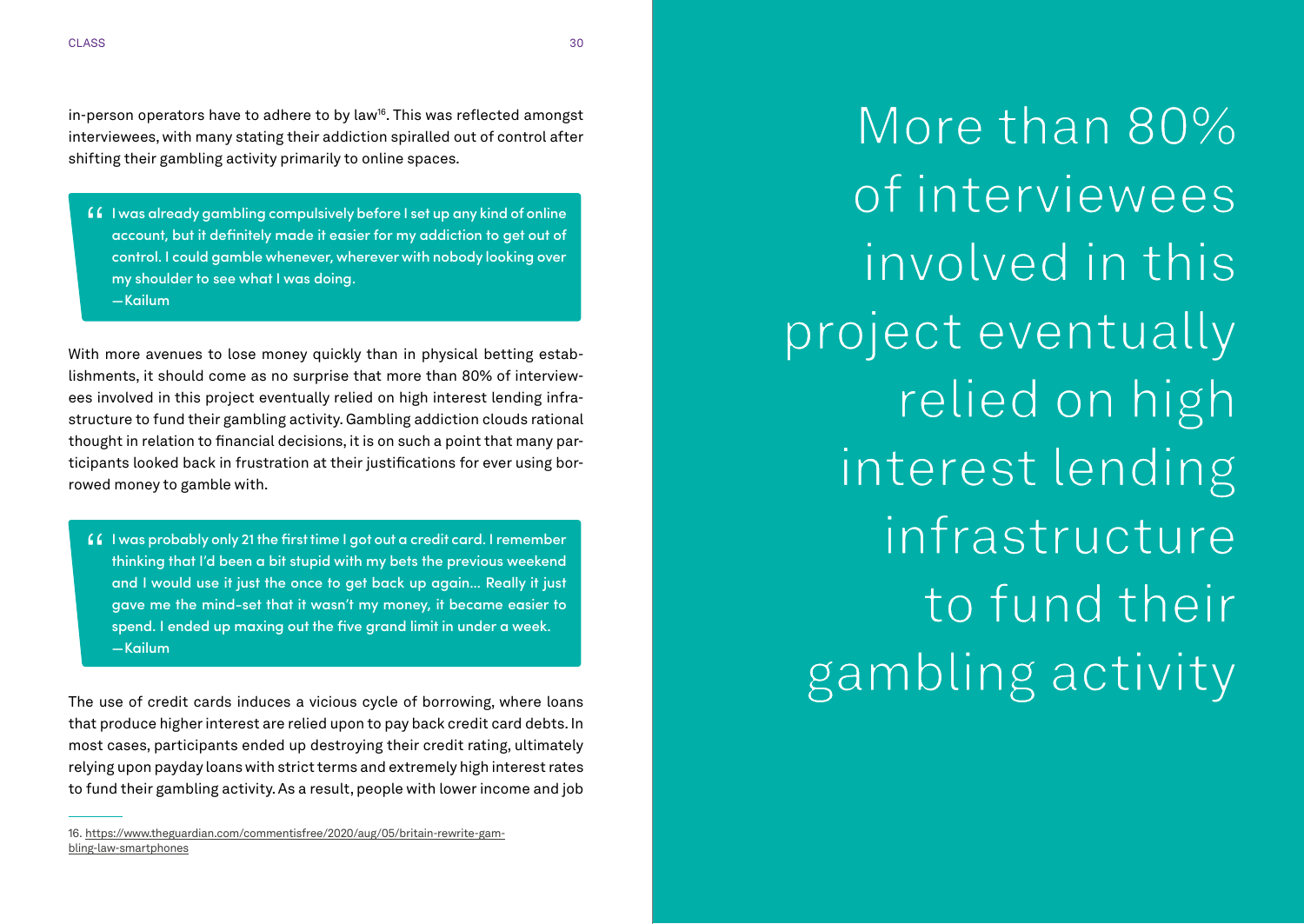#### CLASS 32 Unlucky Dip: The damaging impacts of online gambling 33

security end up with unmanageable quantities of debt, a fact reflected in the quantitative data collected for this project.

In line with other work from researchers Drs. David Forrest and Ian McHale, we found that the highest paid and least precarious workers tend to have the same levels of absolute debt as the lowest paid and most precarious workers. (Figure 1). But once we link debt to people's social class (which we measured by security of profession, see Figure 2), we found that lower paid, precarious workers tend to have a significantly higher level of relative debt. In other words, the less secure a person's job is, the more debt they as a proportion of their income<sup>17</sup>. While middle class and working class people can both develop gambling addictions, it is working class people who struggle with debt the most.

And yet, the story told by interviewees who relied on high-interest lending methods is one of lackadaisical background checks on their spending at best, and companies jumping through hoops to secure custom at worst. Harvey, a recovering roulette addict from Newport, was only 23 when he applied for a pay-day loan of £1000. When asked to provide a month's bank statement to the company in question, it was revealed that he had made a payment to William Hill three weeks prior.

**If** In that moment, the right thing for them to do would have been<br>to ask for a six month statement, where they would have found to ask for a six month statement, where they would have found many more gambling transactions. His advice instead was to apply again in 10 days once the payment to William Hill was wiped from that month. — Harvey





<sup>17.</sup> Due to the limitations of the quantitative data provided and the reliability of self-declared debt, the analysis necessitated a ranking of professions based on perceived security and stability. The datasets (security of work, absolute and proportional levels of debt) were all not normally distributed and required a non-parametric Kendall correlation for the preceding analysis. R version 1.3.1093 and Microsoft Excel version 16.53 were used in this analysis.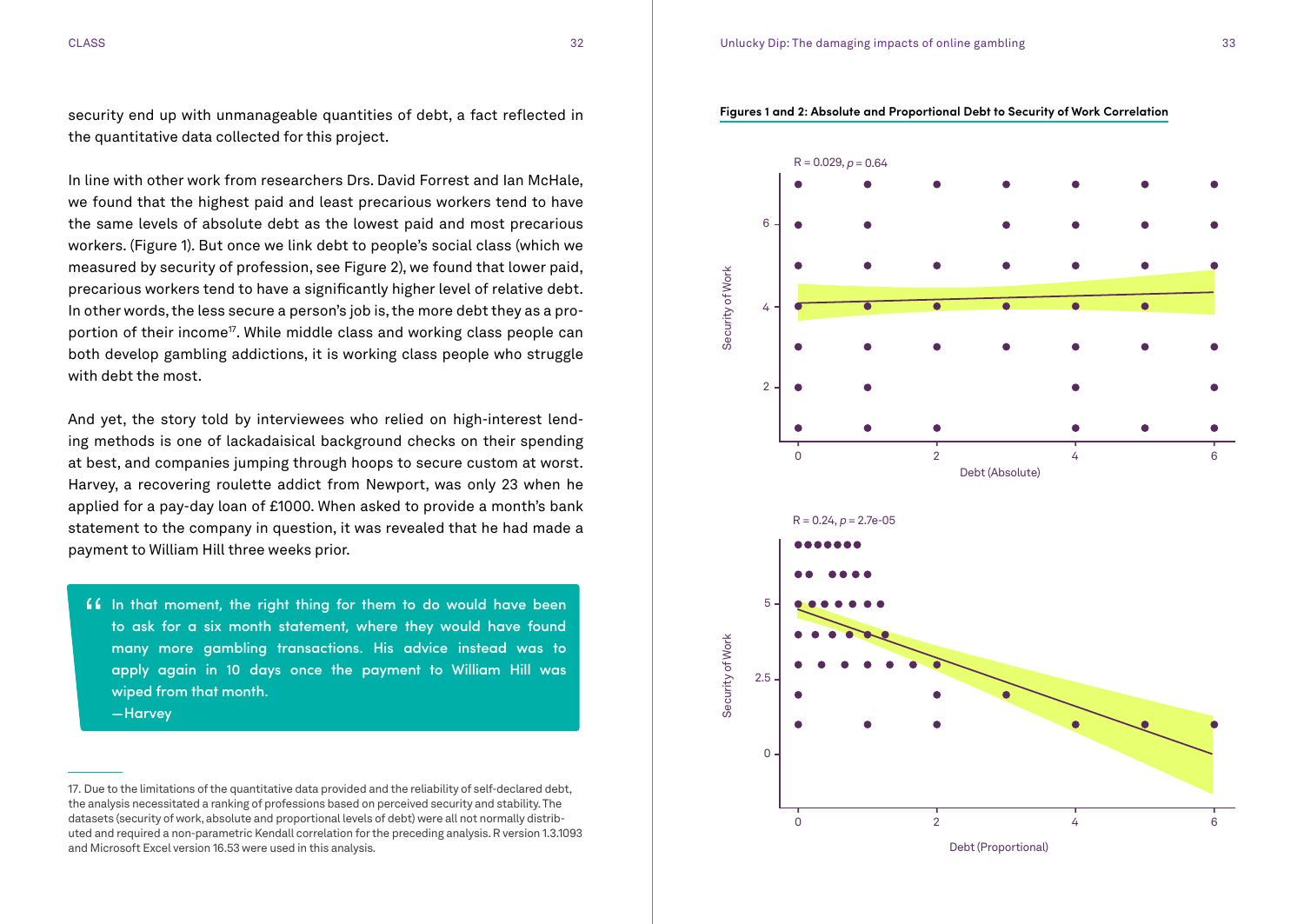Pay-day loans secure the funds necessary that those in the grips of a gam bling addiction desire. Likewise, gambling can, in theory, provide the funds necessary to pay off pay-day loans. In reality, combining the two is more likely to exacerbate an already dire situation for problem gamblers, but both pieces of infrastructure have a symbiotic quality - feeding off one another to the detriment of people struggling with gambling addictions. For Rachel, the growing debts from pay-day loans had caused that much of a deterioration in her mental health that the only solution she could envision was to ignore the problem.

" I was so numb and overwhelmed by the debts that I just stopped opening my mail. I gave up on the rent, loans, the lot. Once I had fed myself and my kids, any money would go on gambling in the hope that a big win would clear all my debts… Gambling caused the chaos, but then it was the only way to escape it at the same time. — Rachel

For Rachel, it took eviction from her family home before she was offered sufficient support for her addiction. An addiction enabled and profited upon by inadequate background checks from pay-day loan companies; that could have been curbed much sooner, were it not for the ineffective policies and procedures enacted by online gambling operators.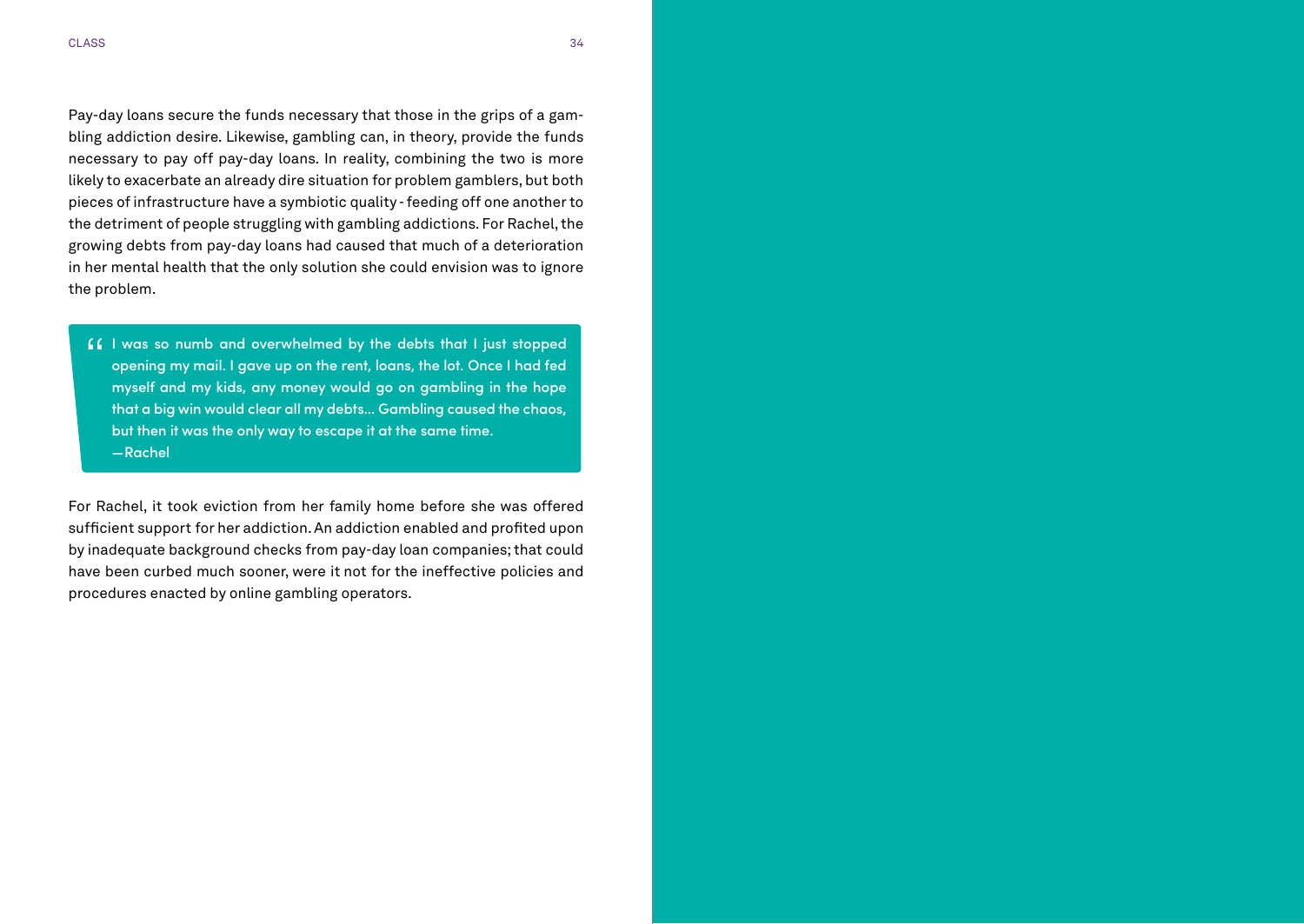<span id="page-18-0"></span>

### Advertisement analysis

The 2005 Gambling Act was intended to benefit Britain financially. Key players in the gambling industry would either keep or bring their operations back onshore and pay UK tax, but as part of this trade off the industry would experience a relaxing of regulations<sup>18</sup>.

In reality, this deal has been a catastrophic failure, as while regulations have been relaxed, around 75% of UK betting activity takes place from Gibraltar alone19, with other overseas territories such as the Isle of Man, Malta and Jersey acting as a base for a significant number of gambling operations. By setting up offshore, companies eschew both corporation and value added tax, whilst paying as little as 0.15% of their Gross Gambling Yield<sup>20</sup>. And until 2014, online gambling companies did not require a license to access the British market, and so also avoided paying any remote gaming duty. Moreover, much of the profits that gambling companies obtain from British consumers is invested in gambling advertising, a sector which has grown exponentially as a result of the 2005 reforms. In short, the money that is intended for the Treasury is instead creating more and more pathways into addiction, and subsequent financial ruin.

<sup>18.</sup> [https://www.theguardian.com/commentisfree/2021/nov/16/mps-online-gambling-companies](https://www.theguardian.com/commentisfree/2021/nov/16/mps-online-gambling-companies-health-at-risk-problem-gamblers)[health-at-risk-problem-gamblers](https://www.theguardian.com/commentisfree/2021/nov/16/mps-online-gambling-companies-health-at-risk-problem-gamblers)

<sup>19.</sup> [https://www.newbettingsites.co/articles/why-are-there-so-many-gambling-companies-in-gi](https://www.newbettingsites.co/articles/why-are-there-so-many-gambling-companies-in-gibraltar/)[braltar/](https://www.newbettingsites.co/articles/why-are-there-so-many-gambling-companies-in-gibraltar/)

<sup>20.</sup> <https://www.gov.im/categories/business-and-industries/gambling-and-e-gaming/>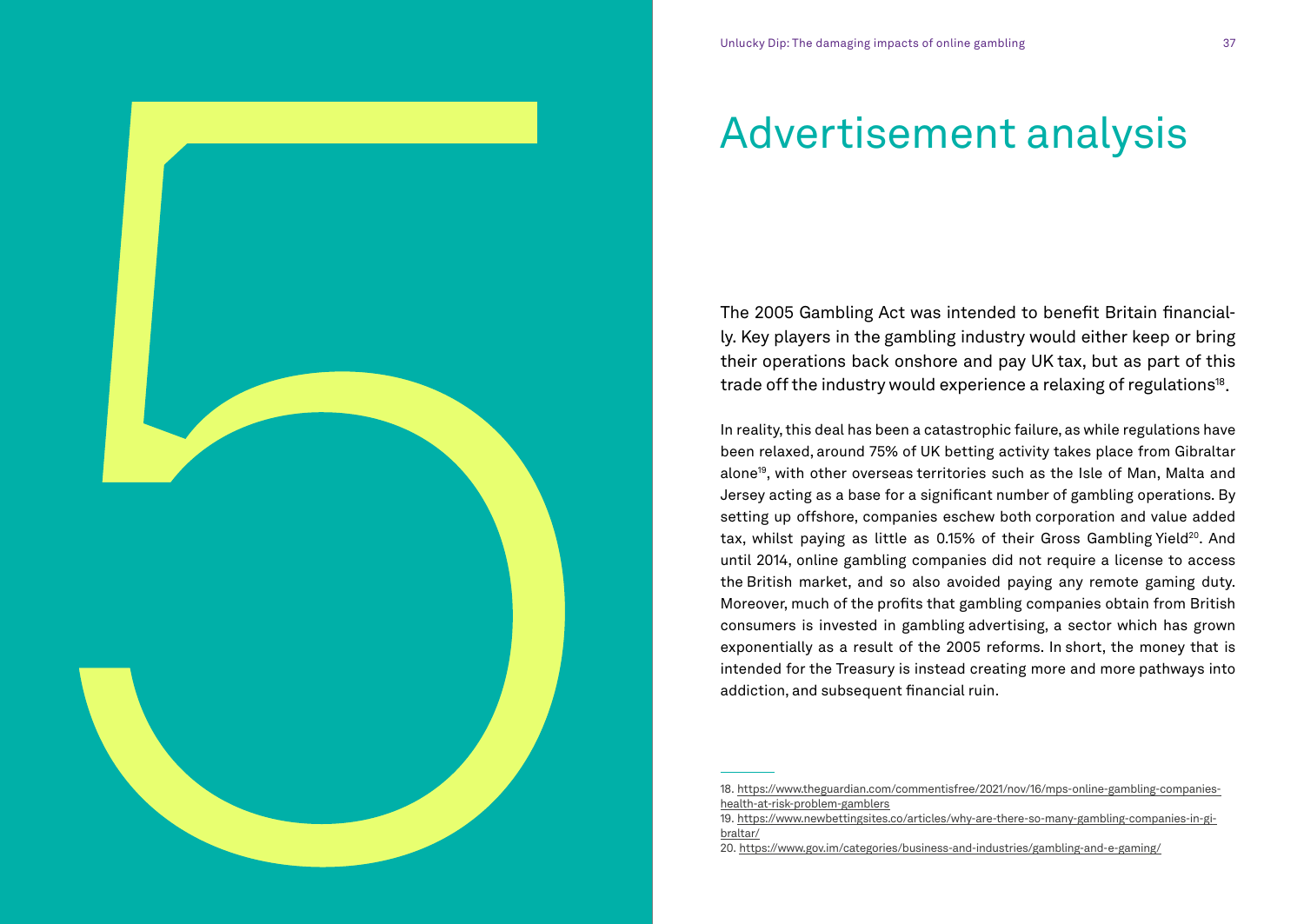Advertising for gambling poses a great risk for people in the midst of gambling addiction, and continues to burden them and their families during recovery. Many recovering gambling addicts have had to make drastic changes to their daily routines, such as abstaining from watching television, out of a very real expectation that they have to endure gambling adverts, and in turn, impede their recovery through the guilt and anger that such exposure brings to the fore. Liam had battled with a gambling addiction for 8 years, a battle that eventually took a toll on his wife's mental health. For him, the prevalence of gambling adverts on television act as a daily reminder of the turmoil that his addiction caused to his family.

" Every time me and my wife are watching T.V. and a gambling advert comes on, it makes me wince. I become distant and reserved because they bring me back to that time and I remember the pain that I put my wife through… It's like an elephant in the room that you physically can't escape because adverts are everywhere. — Liam

To illustrate Liam's point, CLASS conducted an advertisement count on a daytime talk show and a night time football highlights show on ITV 1 and Quest respectively. With the latter, a total of 7 adverts marketing gambling products were observed, equating to 1.4 adverts each commercial break. For the day time talk show, the average was 0.6, jumping to 2.6 once factoring in the operator that sponsors the show. Under current rules, adverts for bingo and lotteries are the only exemptions of gambling products that can be advertised on T.V. before the watershed. Yet, in the case of the bingo adverts observed during the daytime talk show, the companies in question have a plethora of other products available on their website landing pages, including sports betting, slots, live casino games and poker. The current exemptions ensure that, for many, bingo advertisements act as a gateway to gambling products that, in the case of this research, were more addictive and harmful to consumers. This was the case for Samantha.

In truth, avoiding live T.V. restricts only one of several pathways in which recovering addicts are subjected to gambling marketing. Kelly spoke of being prevented from building bridges with friends that she lost in the height of her addiction to online slots, out of an awareness that she cannot log in to social media without being inundated with adverts for gambling products. For people like Kelly, for whom gambling addiction exacerbated pre-existing mental health conditions, a choice has to be made between complete isolation and exposure to gambling triggers, both of which form serious barriers to recovery.

Under the 2005 Gambling Act, there are codes of practice that must be adhered to in order for advertising to be compliant. However, the ability of such codes to be effective is obfuscated by the vague nature of the requirements, which operators easily bypass. To give an example, operators must comply with the notion that adverts must not exploit the susceptibilities, aspirations, credulity, inexperience or lack of knowledge of vulnerable persons<sup>21</sup>. For many participants in this project, gambling addiction had left them in a state of complete psychological and economic vulnerability, distorting the value of money and probability in its path of destruction. During bouts of insomnia, Kelly was exposed to an advert for an online slot game that offered free spins for new customers. At a time where her mental health

<sup>&</sup>quot; I used to go to Bingo every single Sunday. It was an important part of the week for me, if my friends ever cancelled I would get really fed up and short tempered. One week, I remember they had cancelled on consecutive Sundays. I had seen plenty of adverts for online bingo so rather than feeling sorry for myself, I thought I would give that a go. After a few games, I was £10 up and, instead of withdrawing it, I put it into one of the slots and won back £150… From that I was hooked. I look back on that as the most expensive win of my life. — Samantha

<sup>21.</sup> <https://commonslibrary.parliament.uk/research-briefings/cbp-7428/>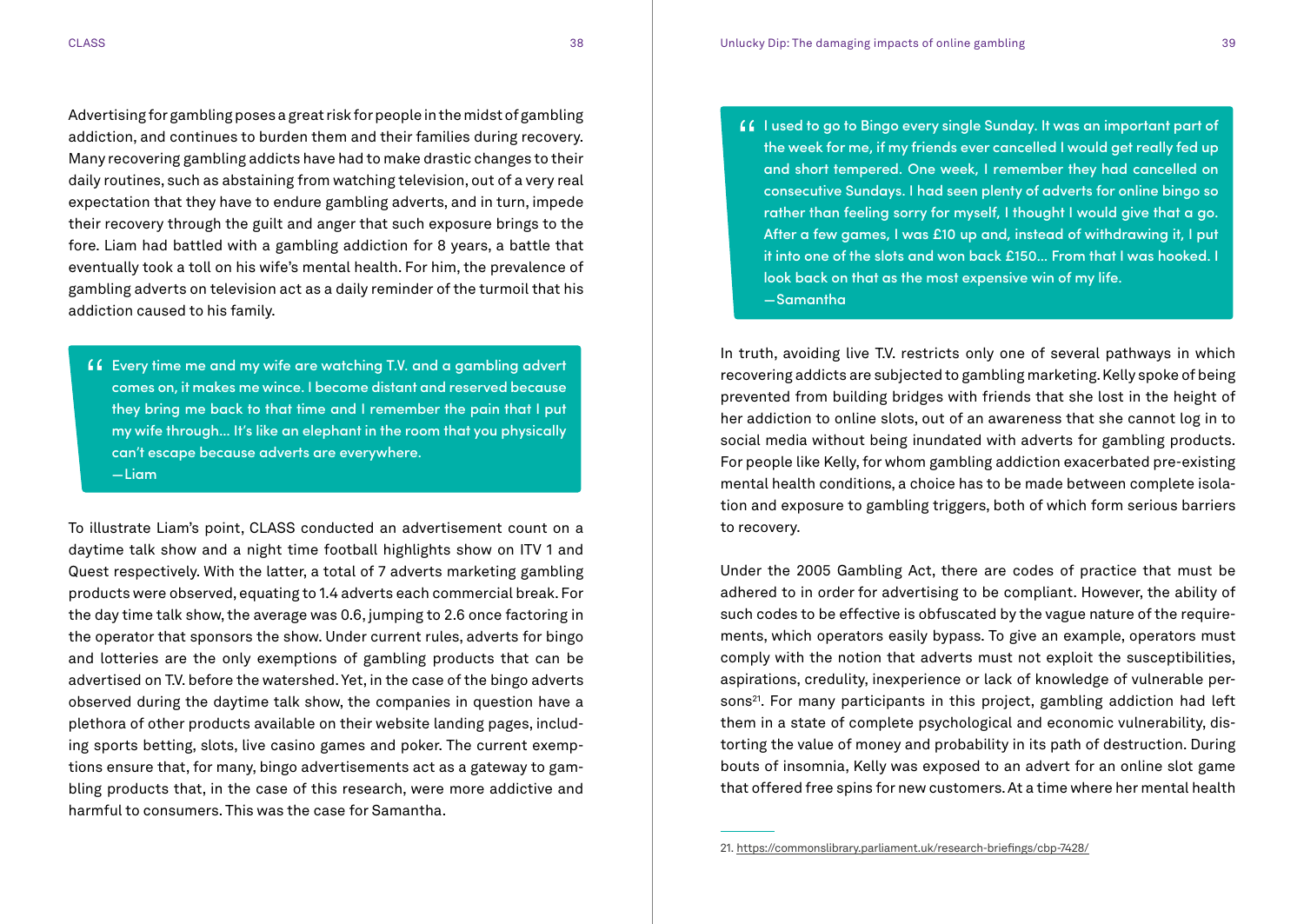prevented her from working, she believed such games could be a way for her to contribute to her household income.

" I had such an irrational sense of the world at that time. I was trying to make it a world that I wanted to live in and thought that if I could gain a large amount of money, my depression would be gone. I was vulnerable, and every time I turned on the telly I would see adverts that told me I could win the money I felt I needed to be happy, by playing these games. Very quickly, they became something that I did for 6 hours straight at night. They would offer a momentary break from my depression and anxiety. Essentially, I thought of them as a service that I paid for, that kept my brain switched off from all the other issues I was facing.

— Kelly

After months of playing online slots every night, Kelly found herself in a state of dependency that intensified her anxiety and depression to a breaking point.



" By six months in, I was so all-consumed by the financial loss that I would start to play them in the daytime with higher wagers, to try and get a big win. It turned into something I felt I had to do, that ultimately made my mental health much worse. I was digging a deeper hole for myself, and in the end, taking my own life seemed like the only way out of the mess I had created. — Kelly

Like Kelly, April, a lone parent in her early 20's, had started playing online slots with the ambition of generating income at a time in which she was physically unable to work, due to childcare responsibilities. April had started playing at the start of the Covid-19 pandemic. With a terminally ill father shielding at her family home, and her two year old son suffering from a severe form of asthma, playing online slots had started as a release from the daily burden of isolation. Like Samantha, her gambling had spiralled out of control off the back of her winning a lucrative jackpot, leading to a belief in the possibility of such games being a viable income source during turbulent times. In just weeks, April found herself in considerable debt, and spoke of containing the urge to try and re-experience the elation of winning big as an hourly, anxiety-inducing battle that would ultimately falter with exposure to adverts.

" I would wake up after playing the night before with such guilt. I'd delete the apps on my phone and promise myself that I'm not gonna do it anymore. Then I would turn on the T.V., see an advert where someone gets a big win and straight from that I could convince myself that one spin won't hurt. You can't escape the adverts and when you're addicted, you see it and you instantly want that feeling. — April

For people like April, restricting access to live T.V. would offer little in the way of respite from exposure to gambling products, with providers expanding their means of contact to prey on their most vulnerable consumers through a growing number of avenues.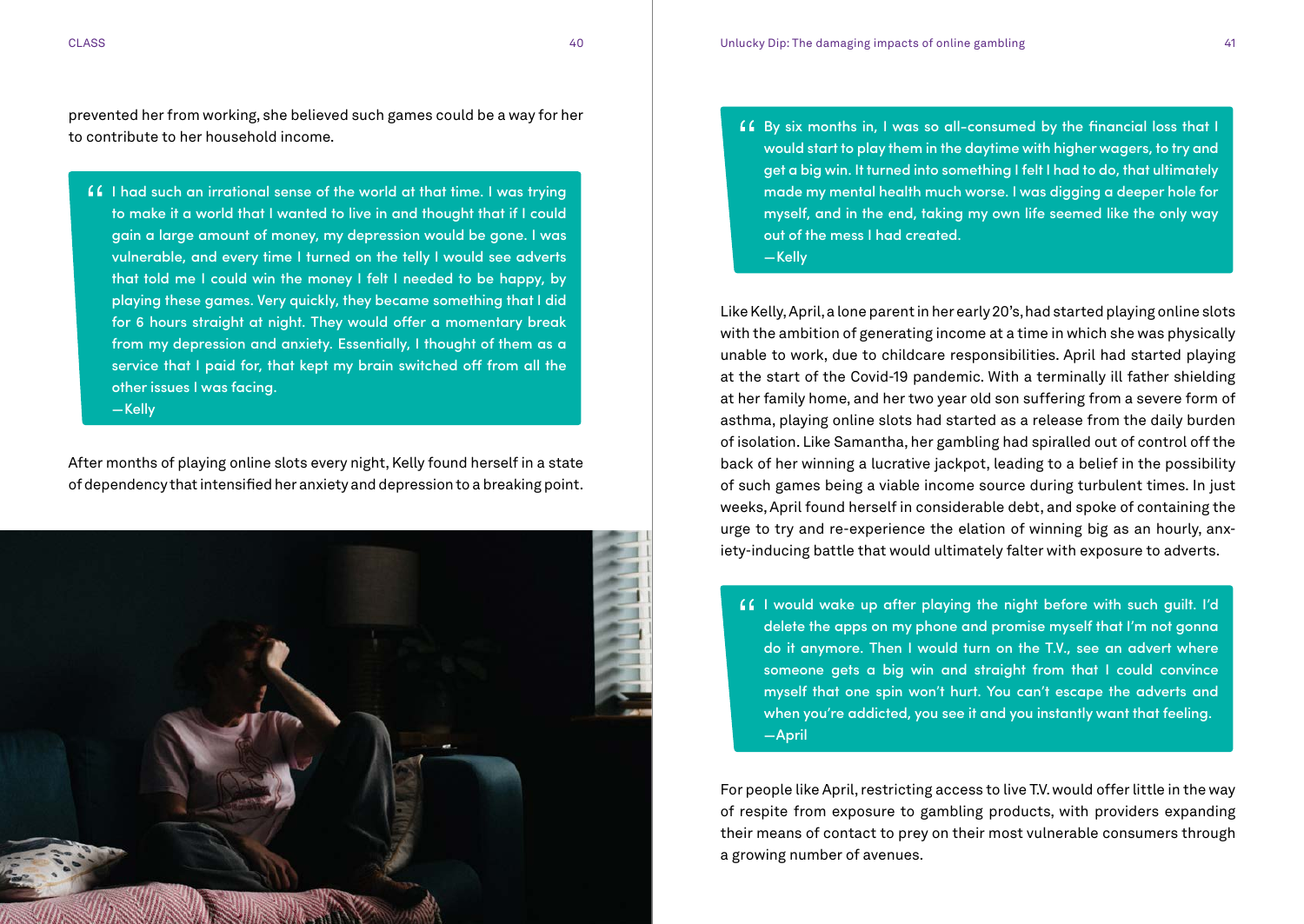" I would get emails from them every day and if they wouldn't get my attention that way, they would send me text messages. They would tell me that the jackpot is high that day, and I have a higher chance of winning than tomorrow or yesterday. When you get those messages you can easily convince yourself that you're missing out if you don't log on. It's impossible to escape it all.

— April

Despite the legal codes of conduct set by the Advertisement Standards Agency (ASA), interview participants felt that the marketing of the gambling industry triggered their vulnerability to addiction. They would regularly point to sign-up offers as a particularly harmful and inescapable component of gambling marketing. Sign-up offers vary between different providers and products. In the context of online slots, new customers are often given a number of free spins to play with. Sue developed an addiction to online slots that left her with over £30,000 of debt. Her gambling started when a family member informed her of such offers.

" When I was first made aware of them, I thought of it as free money. I used to sign up with a website, use the free spins that they would give you and then move on to another one. I had been playing slots for weeks before I ran out of free spins, and by that point it was already something I was hooked on doing, so naturally I started depositing my own money. That's when it all spiralled out of control. — Sue

With such a large pool of websites to choose from, gambling operators go to extreme lengths to drive consumer traffic in their direction, resulting in the growth of the gambling affiliate industry. Gambling affiliates are marketing companies which promote the myriad of sign up offers that operators give to new customers. Through doing so, they receive a cut of the revenue for each new customer either as flat rate, or in a dynamic partnership whereby a percentage of a customer's spend is given back to the affiliate. For addicted consumers, these websites are used as a reserve to fall back on during moments where they run out of money, whilst ensuring that both the affiliate and operator profit from this addiction once they have the funds to deposit. Jess, a lone parent from Slough, described scouring such websites as a regular, time consuming activity.

G When I've lost all my money, I'll spend hours and hours scouring<br>the web for 'no deposit free spins'. The more of them you have set the web for 'no deposit free spins'. The more of them you have set up accounts with, the harder they are to find, but with new websites popping up as often as they do you can normally find one with enough digging. — Jess

This process brings about further consequences

**It's such a vicious cycle because once you find a new company and create an account, you're adding another to the list who will pester** create an account, you're adding another to the list who will pester you with emails. It's like you're digging a deeper hole for yourself but you can't help it because you need that fix. — Jess

Outside of sign-up offers, participants felt as though gambling ads rely heavily on visual stimuli that keep them hooked in the cycle of addiction. Women who played slots games, such as Jess and Sue, described themselves as particularly susceptible to adverts that overtly show jackpots being won.

**It** really annoys me the way they only ever show you people winning on the adverts, it makes you want it and forget all about winning on the adverts, it makes you want it and forget all about the probability.

— Jess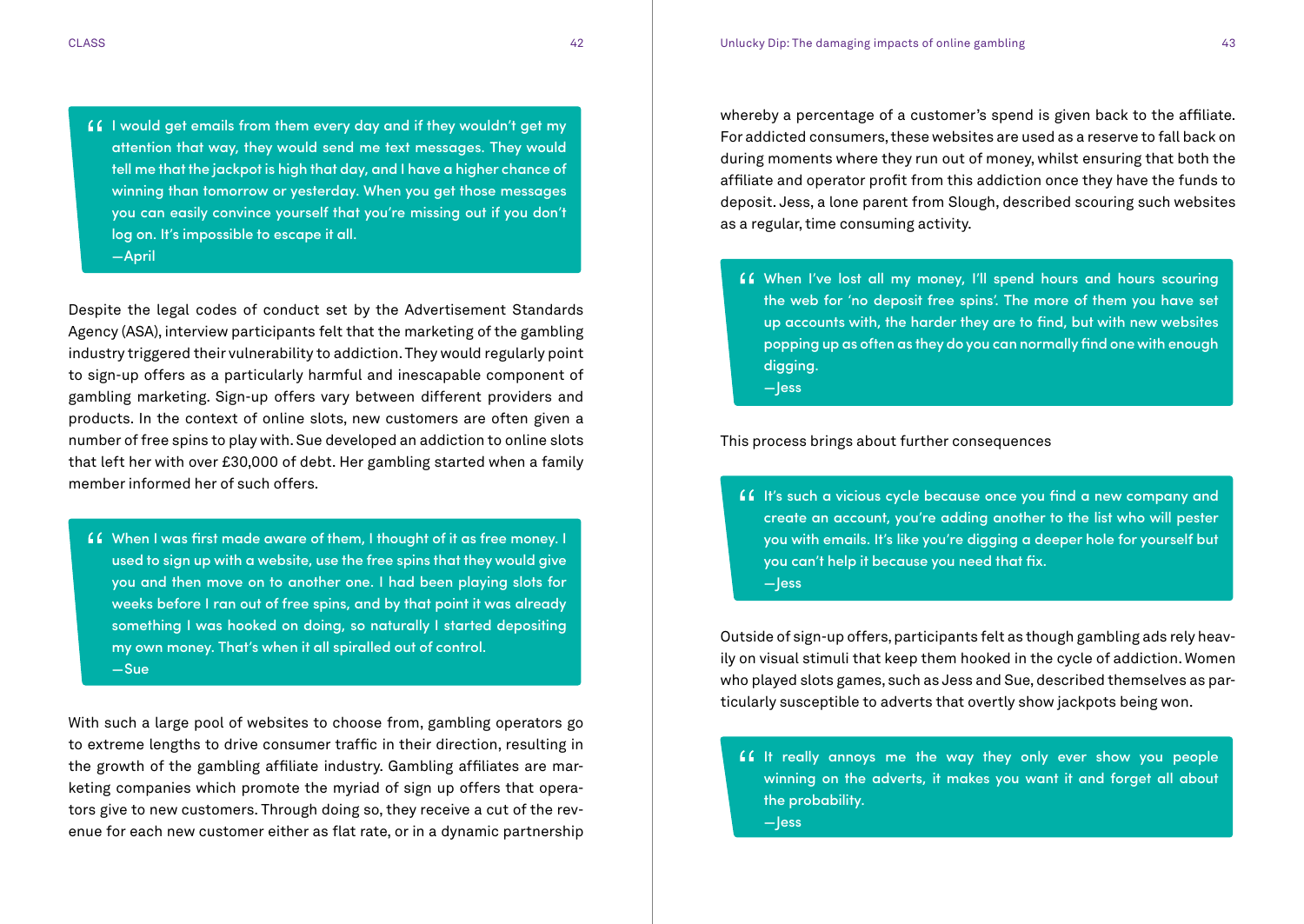Take for example, these two adverts from 32Red and Paddy Power respectively.





32Red [https://www.youtube.com/](https://www.youtube.com/watch?v=_5DxXdxiJoA) [watch?v=\\_5DxXdxiJoA](https://www.youtube.com/watch?v=_5DxXdxiJoA)

PaddyPower [https://www.youtube.com/watch?v=L2kX](https://www.youtube.com/watch?v=L2kXqAD06hQ)[qAD06hQ](https://www.youtube.com/watch?v=L2kXqAD06hQ)

Tongue-in-cheek in nature, both adverts feature famous faces, namely Keith Lemon, a character portrayed by comedian Leigh Francis, and ex-Premier League manager Jose Mourinho. Lemon can be seen performing stunts backstage on a production set consisting of characters from famous slot games, such as Cleopatra. Meanwhile Paddy Power's offering plays heavily on an infamous comment made by Mourinho in a 2003 interview, where he referred to himself as 'the special one'. Both adverts show their celebrities clowning around, with Mourinho giving the audience tips on how they can be special in their own lives, and Lemon standing atop a stage cladded with large slot games on either side. In both ads, the viewers' attention is drawn to the sight and sound of the jackpot being won. Furthermore, likelihood of winning is inflated, with Lemon emphasising that over £2,000,000 can be won in a single spin on particular slots, and Paddy Power's advert culminating in the message that winning the jackpot is normalised activity, with the closing line 'if you win, don't think you're special.'

For participants who regularly visited online casinos, adverts that focused on the high intensity element of particular games would be most likely to encourage them to gamble. Roulette was by far the most popular casino game amongst participants in this project. James, a recovering gambler in his late 20s, explained why it was so appealing to him.

" Roulette is high-risk, high-reward. It takes minimal planning, minimal skill and the buzz you get when you win is special. Once I discovered roulette I had no interest in sports betting because I could get that feeling of winning every other minute rather than every two hours. — James

This advert for 888Casino features many of the appealing aspects of roulette spoken of by James.



888Casino, [https://www.youtube.com/watch?v=GWqfNm\\_1TQM](https://www.youtube.com/watch?v=GWqfNm_1TQM)

The viewer is taken to a large metal cladded room. Two tables are placed aside each other, stacked high with roulette chips. Towering above the tokens on both tables is a stick of dynamite; one red, one black. As the cord fuse on the dynamite burns away, the tension builds through an intensification of the background music and the erratic camera switches between the two tables. The element of risk is accentuated with repeat shots of a hand clutching onto a pile of roulette chips. Throughout the advert, the only moments of respite from the surging intensity are those that focus on the roulette wheel. Contrary to every other shot, time slows down as the ball playfully bounces between the hypnotic red and black pockets on the wheel. Moments before the climax of the ignition, and the realisation of the balls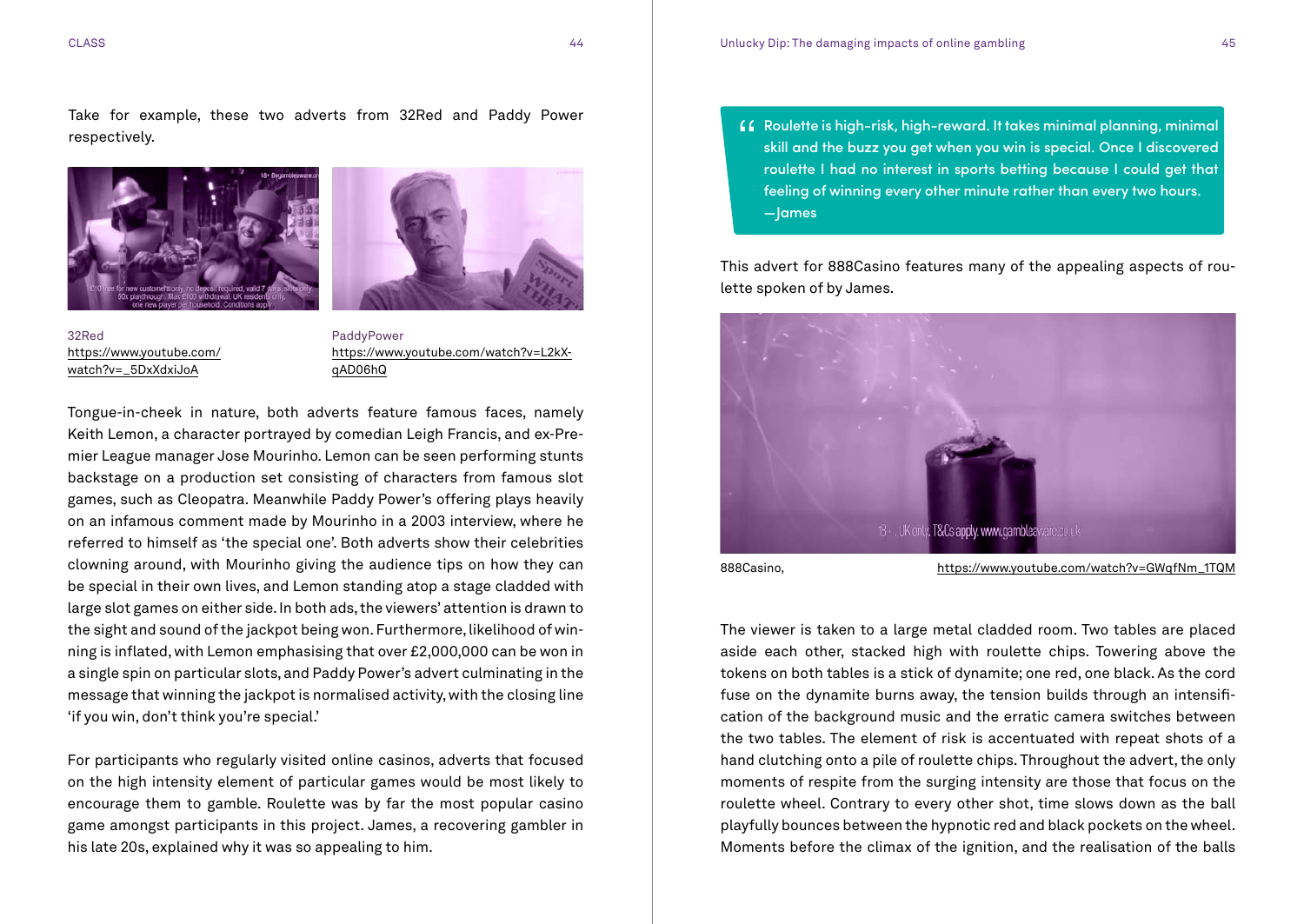final resting place, the screen cuts black and the viewer is left with a message from a voiceover, 'suspense, in every moment'. This advert hooks in the viewer with a focus on the risk and intensity that form an essential part of roulette's popularity. Moreover, by cutting the advert off before the climactic moment that gamblers like James crave, they are left seeking the rush of exhilaration that comes with winning, an urge that is difficult to control when in the grips of a gambling addiction.

" Some days they [adverts] don't bother me, but if I've had a stressful day at work, and I see one for roulette it makes me want to do it all over again… It's a big factor in why I did relapse three times. — James

Outside of advertising, participants whose gambling activity revolved around online slots spoke of further marketing methods as key in keeping them hooked in the cycle of addiction. With such fierce competition resulting from the saturated online market, many operators set up loyalty schemes that reward repeat custom through incentives, such as free spins and higher in-game bonuses. As previously noted, it is high-concern gamblers who generate the majority of the industry's GGY, in that same vein, it is the same demographic who are the most susceptible to such incentives, as explained by Rachel.

" With the loyalty schemes, you need to hit a threshold of stakes during a month to maintain your level. If you don't, you might go from gold to silver, and with that drop you start to lose out on certain perks. It makes it so difficult to take a break because you can easily convince yourself that you're going to be at a disadvantage by doing so. — Rachel

Our interviews found that loyalty schemes create a multitude of factors that make it more difficult to address a gambling addiction, encouraging users to log into their accounts at times where their economic situation prevented them from being able to gamble.

**ff** There's times where I haven't had money, and I've still logged in to my account every day to check if they have given me something to play account every day to check if they have given me something to play with. It's hard to get away. You can't distance yourself because in the back of your mind you're always aware that there's a possibility of them giving you a free gift.

— Rachel

As well as granting access to certain perks, loyalty schemes give consumers a sense of prestige that helps to obscure the destructive nature of the relationship they hold with their preferred gambling operators.

" They're always calling you a VIP and they make you feel like you're something special to them, like your part of this exclusive community. — Rachel

Occasionally, a customer's sense of prestige is solidified with tangible gifts. Samantha opened accounts with a plethora of operators, however she would always return to one particular website that, in turn, would reward her custom with lucrative gifts.

" I must have been one of their best customers… They would send me a massive gift hamper at Christmas and on my birthday, cashback when I deposited after a loss. They even sent me a £500 Radley voucher. They would do everything to draw me in, they were taking thousands of pounds of me every month and they wanted to keep it that way. The gifts were just bribes. — Samantha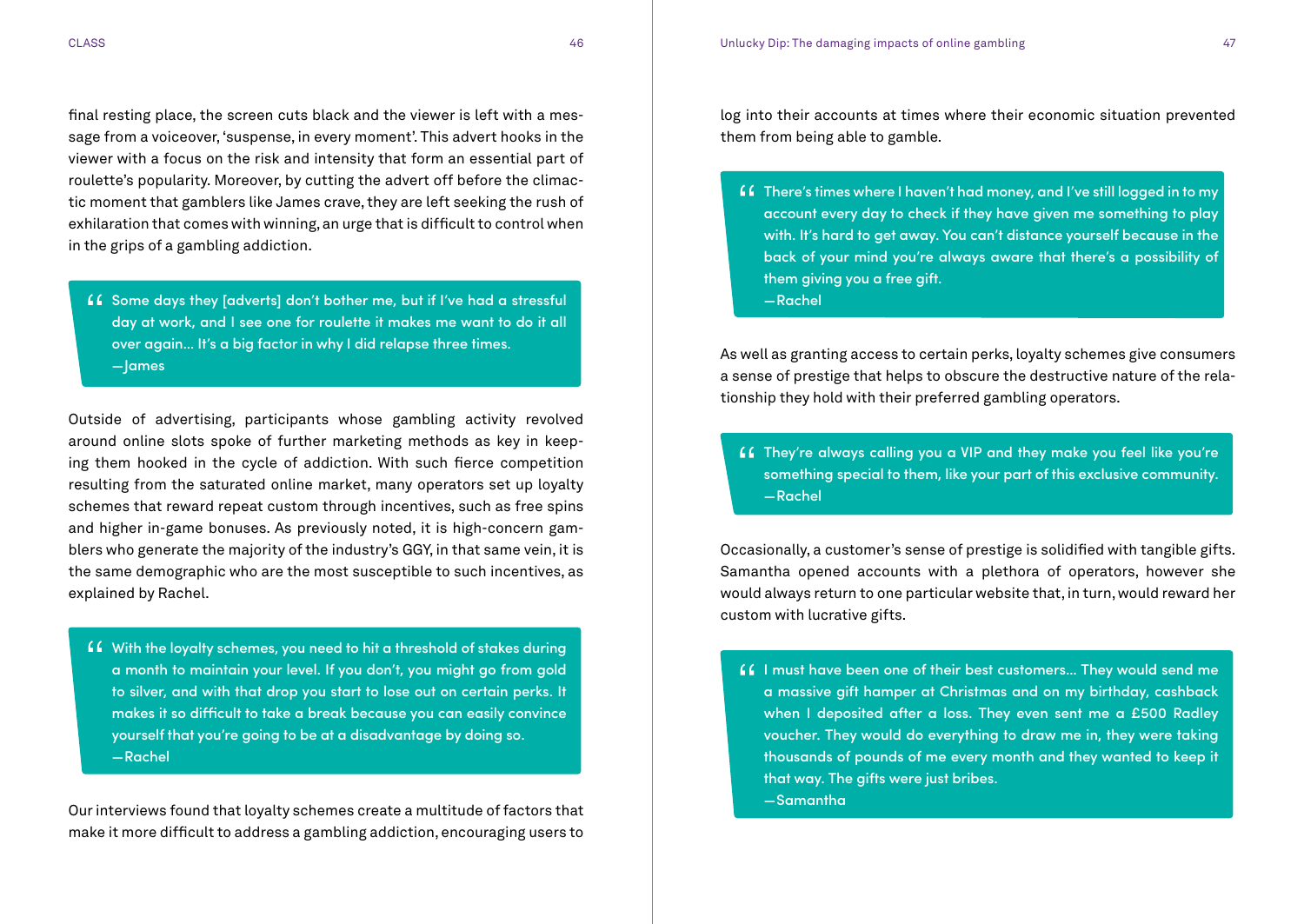

| Table 1<br>Age of gambling<br>behaviour by gender | Gender           |                  |                   |                            |
|---------------------------------------------------|------------------|------------------|-------------------|----------------------------|
|                                                   | All<br>$(n=230)$ | Men<br>$(n=145)$ | Women<br>$(n=85)$ | p-value                    |
| Age at first gambling<br>experience               | 21.5             | 18.5             | 26.6              | $2.073 \times 10 - 8$ ***  |
| Age at regular gambling                           | 28.5             | 25.4             | 33.6              | $1.661 \times 10 - 8$ ***  |
| Age at emergence of<br>gambling problem           | 32.7             | 29.8             | 37.7              | $4.586 \times 10^{-7}$ *** |
| Age of Gamban<br>installation                     | 41.3             | 39.9             | 43.7              | $0.014*$                   |

Notes: \* p < 0.05; \*\* p < 0.01; \*\*\* p < 0.005.

Our quantitative analysis showed there are statistically significant differences in how men and women experience gambling addiction and recovery. Women in our sample were between 3.8-8.2 years older than men. Women tend to be older than men when they begin gambling, but seek help after a shorter amount of time. On average, it took women 17.1 years from the time they first began gambling to the time they began using Gamban, devicebased software that blocks access to gambling websites and apps. For men, this period was 19.8 years<sup>22</sup>.

<span id="page-24-0"></span><sup>22.</sup> These findings employ a bias skewed towards those who are older, as many who have begun gambling and exhibiting problematic behaviour recently will likely not seek treatment (or in this case, become a Gamban user) for another 15-20 years on average.

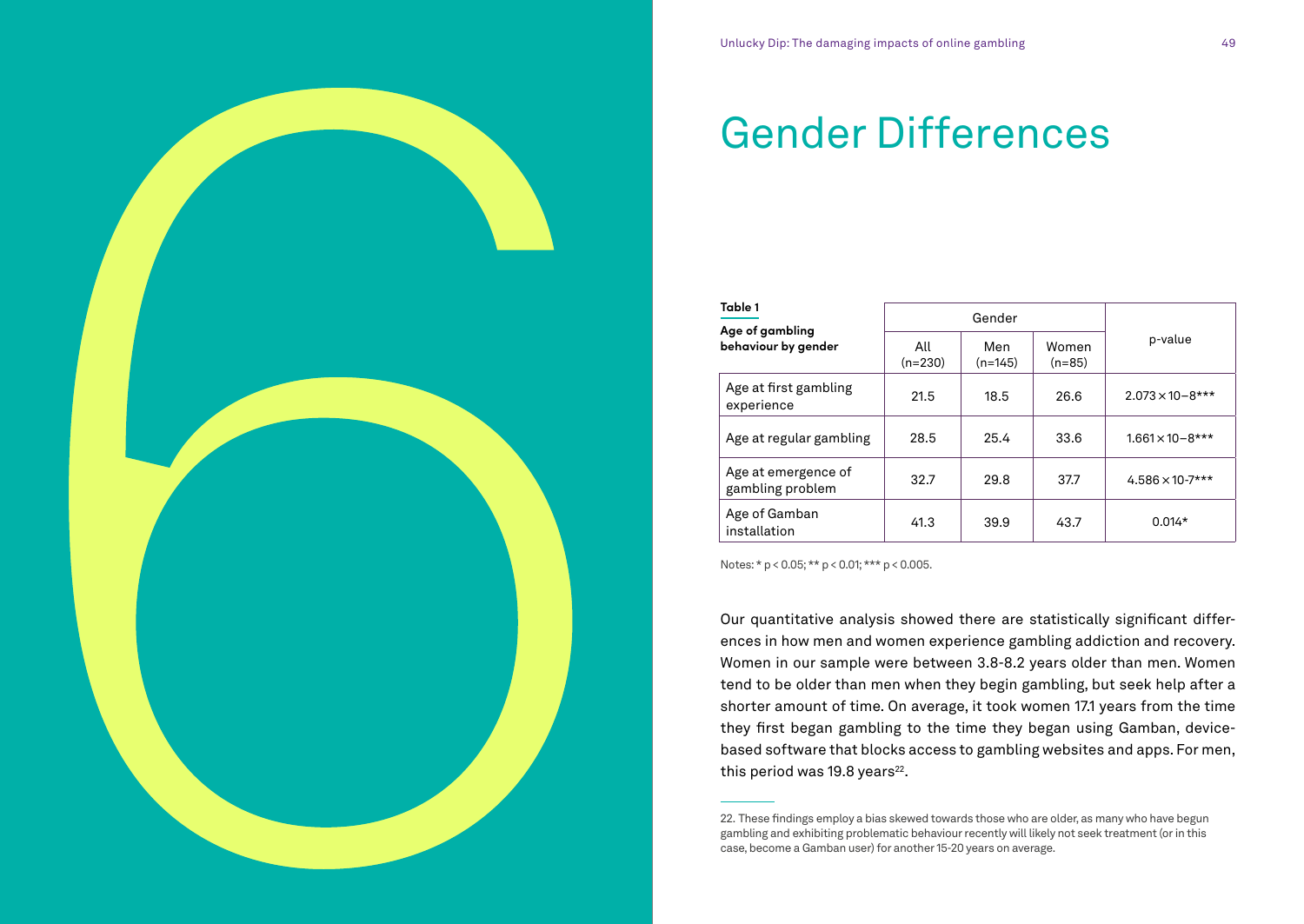CLASS 50 Unlucky Dip: The damaging impacts of online gambling 51

The average age for women in the UK to have their first child in 2016 was 30.4 years of age, which means women with children in our sample are likely already mothers by the time they begin regularly gambling. This differs from men in the UK, whose average age of fatherhood in 2016 was 33.3 years and means that they are more likely to be negatively impacted by gambling behaviours before having children.

| Table 2                                 | Gender           |                  |                   |                           |
|-----------------------------------------|------------------|------------------|-------------------|---------------------------|
| <b>Gambling activities</b><br>by gender | All<br>$(n=230)$ | Men<br>$(n=145)$ | Women<br>$(n=85)$ | p-value                   |
| Online slots                            | 77.4             | 72.4             | 85.9              | $0.028*$                  |
| Online casino games                     | 52.2             | 58.6             | 41.2              | $0.016*$                  |
| Online sports betting                   | 27.8             | 37.2             | 11.8              | $6.094 \times 10^{-5***}$ |
| Online in-play sports<br>betting        | 17.0             | 26.2             | 1.2               | $2.591 \times 10-6$ ***   |
| E-sports                                | 2.6              | 4.1              | 0.0               | 0.083                     |
| Video games                             | 4.3              | 3.4              | 5.9               | 0.59                      |
| Online lottery                          | 10.0             | 8.3              | 12.9              | 0.362                     |
| Online bingo                            | 13.9             | 9.0              | 22.4              | $0.008**$                 |
| Online poker                            | 12.2             | 16.6             | 4.7               | $0.015*$                  |
| Spread betting                          | 2.2              | 3.4              | 0.0               | 0.207                     |
| Offline gambling                        | 15.2             | 15.9             | 14.1              | 0.869                     |

Notes: \* p < 0.05; \*\* p < 0.01; \*\*\* p < 0.005.23

23. A two-proportion z-test was used in Table 2 to better understand the differences in proportion of gambling activity engagement by gender among participants in our sample.

We saw differences in the types of gambling men and women engaged in. Men preferred to gamble on online slot games (72.4%), online casino games<br>(53.001) slot games (85.9%) and online casino games (41.2%), they were more likely to gamble using online bingo games (22.4%) than men. The largest gender difference in gambling was online sports betting (both in-play and otherwise), where men were significantly more likely to participate; and online<br>. omgo, where women were signmcantly more likely to participate. Men are<br>also statistically more likely to play online casino games and online poker than women; and women are statistically more likely to play online slots than men. E-sports, video games and spread betting were largely unpopular among men and women, where less than 5% gambled this way. (58.6%) and online sports betting (37.2%). Women also preferred online bingo, where women were significantly more likely to participate. Men are

The proliferation of the online market has removed a number of barriers, inc productation of the online market has removed a namber or barriers,<br>such as time and stigmatisation issues, that previously inhibited many people from frequent gambling. As a result of this, more women are gambling and, in turn, developing addictions than ever before. According to a gamble online as men, a fact renected in the 132% yearly increase on women<br>reaching out for help with gambling charity Gordon Moody24. Consequently, recent YouGov survey carried out for GamCare, women are now as likely to gamble online as men, a fact reflected in the 132% yearly increase on women a growing number of existing and unknown operators are cashing in on the female-oriented online gambling market.

**I've noticed that if I turn on the T.V. between taking the kids to school**<br>and picking them up, most of the adverts for gambling will be like, and picking them up, most of the adverts for gambling will be like, pink colours, all the girls together laughing and smiling. It's frustrating because it feels like they are sugar coating it, making it seem social and nicey-nicey.

— Jess

24. <https://www.mirror.co.uk/news/uk-news/i-lost-50k-six-days-25832447>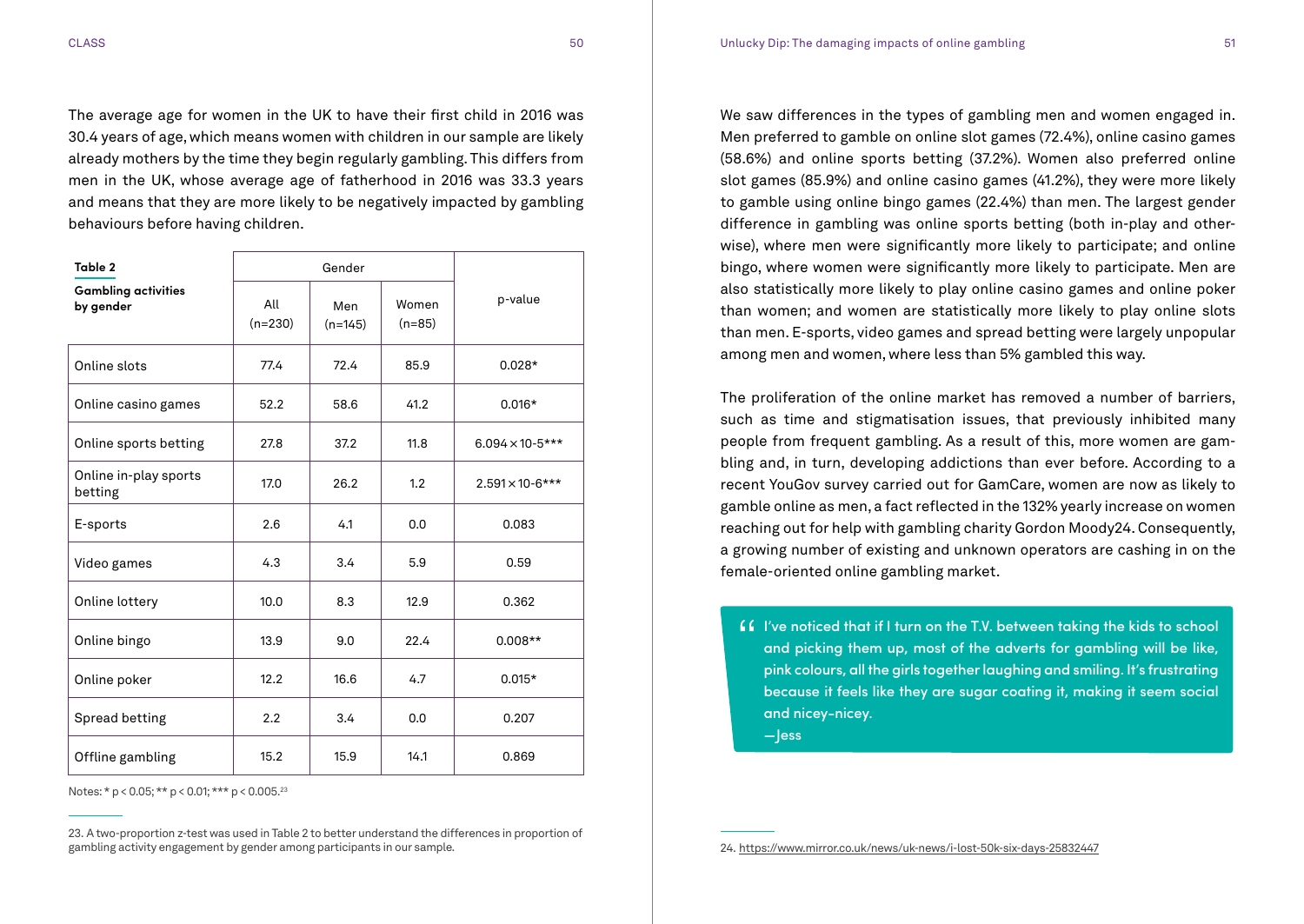

From the data, there are clear signs of both experience preferences and susceptibilities to addiction split across gender lines. For most women, an element of escapism was an integral factor of their gambling experience, with soft game designs that embrace a myriad of bright colours and palatable visuals of particular popularity.

- " My favourite game was one where you used to have to pop bubbles that were all different colours and if you managed to pop 10 of the same colour you would get a win... I found it really satisfying and I could easily spend hours on it. — April
- " The only game I've ever played is a game called starburst… Once I start I physically can't stop playing until I run out of money. It's all the lights and colours that entice you in, like, I've literally played it for so long that when I try to sleep I can still see the stars rolling in my eyes. — Jess

Both April and Jess began playing slots during the first Covid-19 lockdown, a trend witnessed across the country, with some addiction counsellors reporting a 300% rise in women reaching out for support since the pandemic began. For many, the pandemic proved to be the breaking-point between just about managing and not quite managing<sup>25</sup>. This was the case for Jess, who gave birth to her fourth child just months before the introduction of lockdown measures in Britain. Within that time, she had gone through a break-up with the baby's father and the death of a close family member. To begin with, online slots appeared to be a lifeline, alleviating the aforementioned stresses by offering an escape. In reality, such short term elation was a ball and chain that has kept her locked in a cycle that, ultimately, has intensified the stresses she was trying to break free from.

25. Bettington, Paddy 2021. 'Work in 2021 – A tale of two economies' CLASS Think Tank.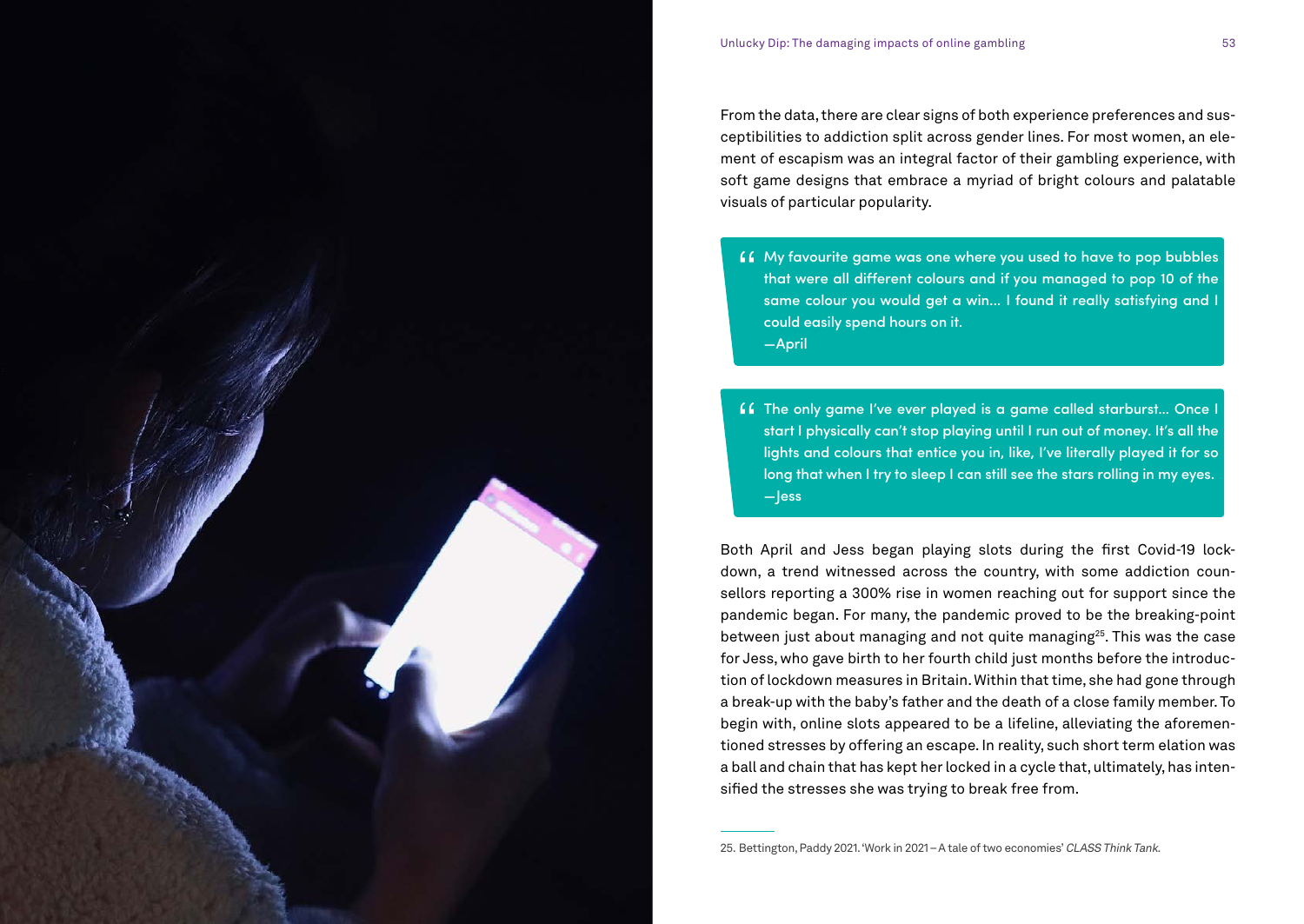" Gambling has ruined my life in basically just over a year. Sometimes it baffles me how I have become this person. — Jess

For male gamblers, the audio and visual experience of game formats were relatively inconsequential in keeping them hooked. However, whilst both genders were equally as prone to loss chasing, and increasing stakes in amount and frequency when financially able to do so, differences were observed between relationships with money lost in-game. Contrary to most women, who spoke of losing money as frustrating at best, and anxiety inducing at worst; a number of men described it as a key component of the thrill.

" As bad as it sounds it wasn't even about the money for me. Say if I put £100 in my account, and I get back £500, that buzz there is what kept me going. I would be more happy if I got that buzz twice and came out with no profit than if I came out £50 up but without any big wins within that session. — James

This was echoed by Liam.

**66** By the end, there was basically no limit as to what I would put on. I wouldn't get any buzz if the bets weren't £20s, £50s or even £100... wouldn't get any buzz if the bets weren't £20s, £50s or even £100… When I look back, it's disgusting how much I was winning and losing. I honestly feel like part of the thrill for me was seeing how much I can lose just so that I can try and win it back again. — Liam

The end result of gambling addiction for both genders is the same story of financial precarity, relationship breakdown and deteriorating mental health.

However, the interviews conducted for this research suggest that the avenues taken to arrive at such a point are starkly different. Whilst for many women, great deals of money are lost late at night, where a combination of the entrancing audio-visual output and the sporadic little wins, bonuses and side missions culminate in long, semi-conscious gambling sessions; men's gambling sessions were characterised by alertness and high intensity, where pushing the boundaries of risk and reward would provide both the 'buzz' spoken of by Liam, and the extensive debts that often results in loss chasing. There are, of course, exceptions to these trends. Bethany, a sports bettor from Belfast, displayed gambling habits more aligned with the men involved in this research

" I knew it was time to stop when I wasn't getting any enjoyment out of the £2 bets anymore. It's a slippery slope, thankfully I installed Gamban before I got myself in any serious money troubles. — Bethany

Notwithstanding, the feminisation of marketing campaigns, as spoken of by Jess, suggests that gambling operators profit greatly from tapping into gender differences in their products.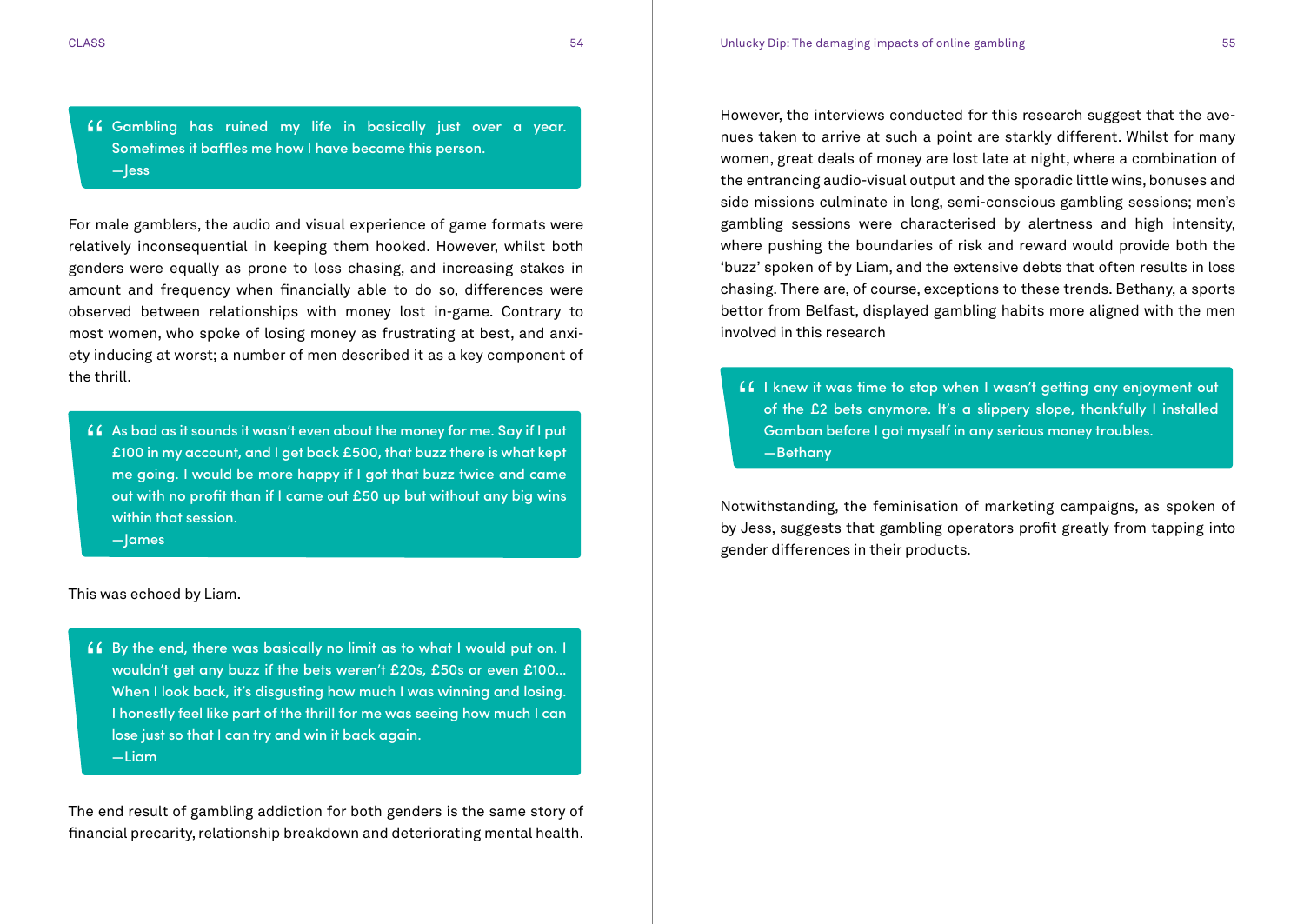#### Unlucky Dip: The damaging impacts of online gambling 57

# **Help**

<span id="page-28-0"></span>The motivations behind participant's decisions to seek help rarely came from a position of great choice. In almost every case, they had pursued gambling to a point where it was no longer either financially, socially or emotionally tenable to continue on that same path without facing irrecoverable consequences. **Come to fruite and come to fruith a straight of the case for such a straight of the case for Sue when she and her 7 husband had tried to put down a deposite on the case for Sue when she and her 7 husband had tried to put** 

Kenny had moved over from England to Belfast in the hopes of breaking free from his gambling habit. Before too long, he ended up in the same cycle of gambling and borrowing.

" I borrowed off a loan shark, which ended up landing me in a lot of trouble. There was times where I couldn't pay him back, so I'd go and steal stuff to give to him for free until I could get it… If I didn't break out of that cycle, I would have ended up dead. — Kenny

In other cases, people had been forced to open up to family about their gambling and subsequent debt after the need to provide financial information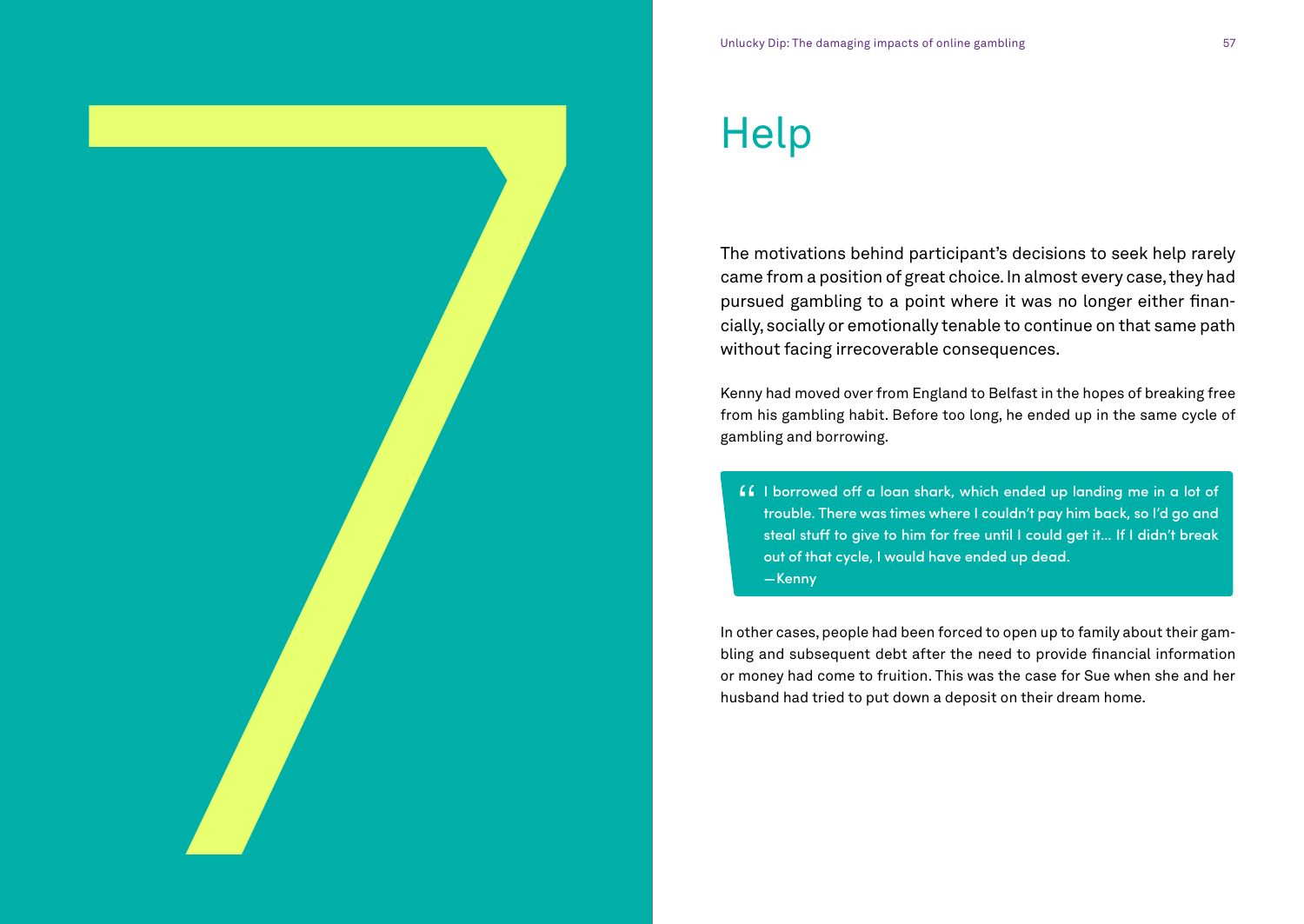(C When they told us they need to know about any loans we have, I panicked. I didn't understand it would affect things like that… I had nowhere to hide so I just had to come straight out and tell my husband about how bad my gambling problem was. We ended up not being able to get the house because of it. — Sue

Liam's wife had realised his gambling problem a number of years ago, after noticing a number of gambling applications on his phone. This led to an argument, which culminated in him promising he would never gamble again. Without sufficient support networks, he ended up falling back into old habits weeks later.

LE We had been saving up for our honeymoon for a few months. I had kept saying to her that I had the money, then I would try to push the kept saying to her that I had the money, then I would try to push the conversation in different direction. Then it came to a point where we had to pay and she had told me quite sternly that we need it right now. I had no other choice so I just came straight out and said look, I'm a gambling addict, I haven't stopped since last time, and I don't have the money. I knew in that moment that if I didn't do something to control this addiction I would lose her, and I probably wouldn't be here today to tell the story. — Liam

As displayed by Liam, many gamblers spend considerable time either masking the extent of, or, completely denying their gambling activity to family. This emotional and financial burden, combined with inadequate support networks from gambling operators and the conditioning of compulsive behaviours that gambling nurtures, resulted in a significant proportion of interviewees in this project admitting to either considering, or attempting to take their own life. In the height of his addiction, this was a recurring feature in Liam's life.

" At its worst stage, suicide was on my mind a lot. Every other day I would be thinking about crashing my car into the motorway wall. I knew it was all going to come out eventually and it would break my wife when it did, disappearing feels like the best option when you start thinking like that.

— Liam

Samantha had always tried to hide the extent of her gambling addiction from her eldest son, for whom she worked in the same office with. Fearing the worst, he confronted their boss to express his concerns.

" When my boss asked me after work on the Monday, I said that he was panicking about nothing, and that I only ever put on an occasional bet… As I drove home, I felt like my world was caving in on me. I thought that disappearing would be the only way out of the mess I had created, so I ended up driving to the River Clyde to commit suicide. When I couldn't bring myself to do it, I knew the only other option was complete honesty. The next day I told my boss, son and husband everything.

— Samantha

People who show signs of gambling addiction are fifteen times more likely to take their own lives than non-gamblers of the same demographic<sup>26</sup>. Therefore, for every story like Samantha's, where such a moment proved to be the catalyst for her building a life outside of her addiction, there exists a devastating reality that many others in similar situations are not alive to tell their story of recovery.

For many, the emotional trauma caused to loved ones by the all-consuming nature of their gambling addiction has had a lasting impact on their mental

<sup>26.</sup> [https://www.theguardian.com/society/2019/mar/13/problem-gamblers-at-15-times-higher-risk](https://www.theguardian.com/society/2019/mar/13/problem-gamblers-at-15-times-higher-risk-of-suicide-study-finds)[of-suicide-study-finds](https://www.theguardian.com/society/2019/mar/13/problem-gamblers-at-15-times-higher-risk-of-suicide-study-finds)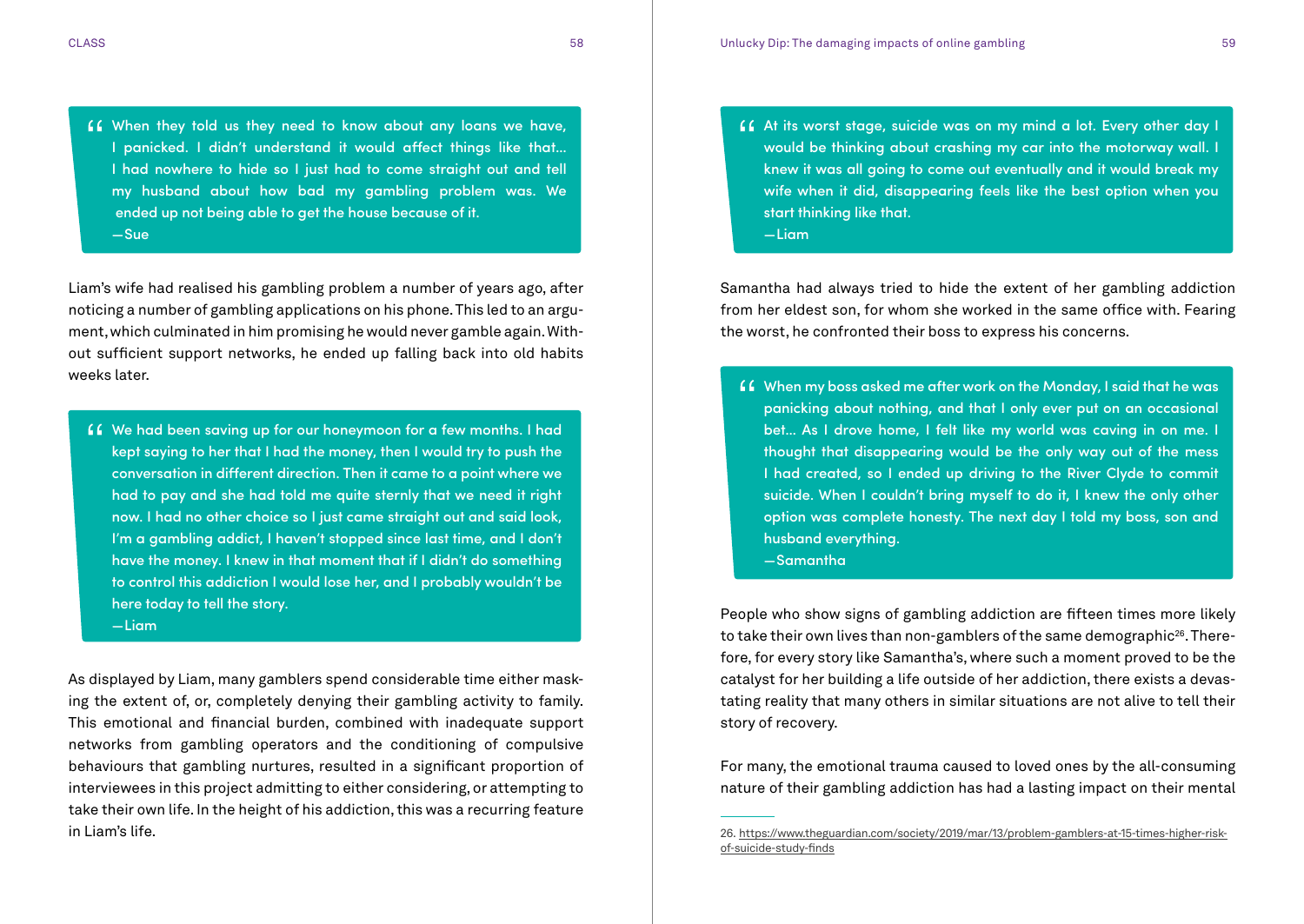health. At 35 years of age, Ian has spent most of his adult life between cycles of gambling abstinence and obsessive loss-chasing. When dealing with the latter, his compulsion to gamble saw him emotionally blackmail his sister and girlfriend to get access to his funds.

G When I'm not gambling I beg them to keep control of my money,<br>but once I'm back at it that's all out the window. It might start with but once I'm back at it that's all out the window. It might start with reasonable excuses, I will say I need a couple hundred quid to fix the car… There's been times where they have gave me it and I've gambled it away, and they feel guilty, and likewise, there's times they haven't and I've got really nasty with them. The way I have treated them is awful and it affects my mental health to this day. — Ian

Likewise, the impact of years of lying to loved ones has had a residual impact on Josh's mental health.

" I suffer with anxiety, it's not as bad as it used to be but I have a short fuse and I get wound up quite easily. I have found it quite difficult to accept because it's not something I ever dealt with before the gambling. — Josh

Across the board of interviews, there was a general consensus that gambling was not treated with the same severity as other addictions – a point solidified by the fact that the current review of the Gambling Act is led by the Department of Culture, Media and Sport<sup>27</sup> rather than the Department of Health and Social Care, who oversee reviews on tobacco and alcohol reduc-

The evidence that the availability and effectiveness of current support programs are a fraction of what they ought to be is clear to see

<sup>27.</sup> Department for Digital, Culture, Media & Sport. Policy paper: review of the Gambling Act 2005 Terms of Reference and Call for Evidence. Dec 8, 2020. [https://www.gov.uk/government/ publica](https://www.gov.uk/government/ publications/review-of-the-gambling-act-2005-terms-of-reference-and-call-for-evidence/review-of-the-gambling-act-2005-terms-of-reference-and-call-for-evidence)[tions/review-of-the-gambling-act-2005-terms-of-reference-and-call-for-evidence/review-of-the](https://www.gov.uk/government/ publications/review-of-the-gambling-act-2005-terms-of-reference-and-call-for-evidence/review-of-the-gambling-act-2005-terms-of-reference-and-call-for-evidence)[gambling-act-2005-terms-of-reference-and-call-for-evidence](https://www.gov.uk/government/ publications/review-of-the-gambling-act-2005-terms-of-reference-and-call-for-evidence/review-of-the-gambling-act-2005-terms-of-reference-and-call-for-evidence)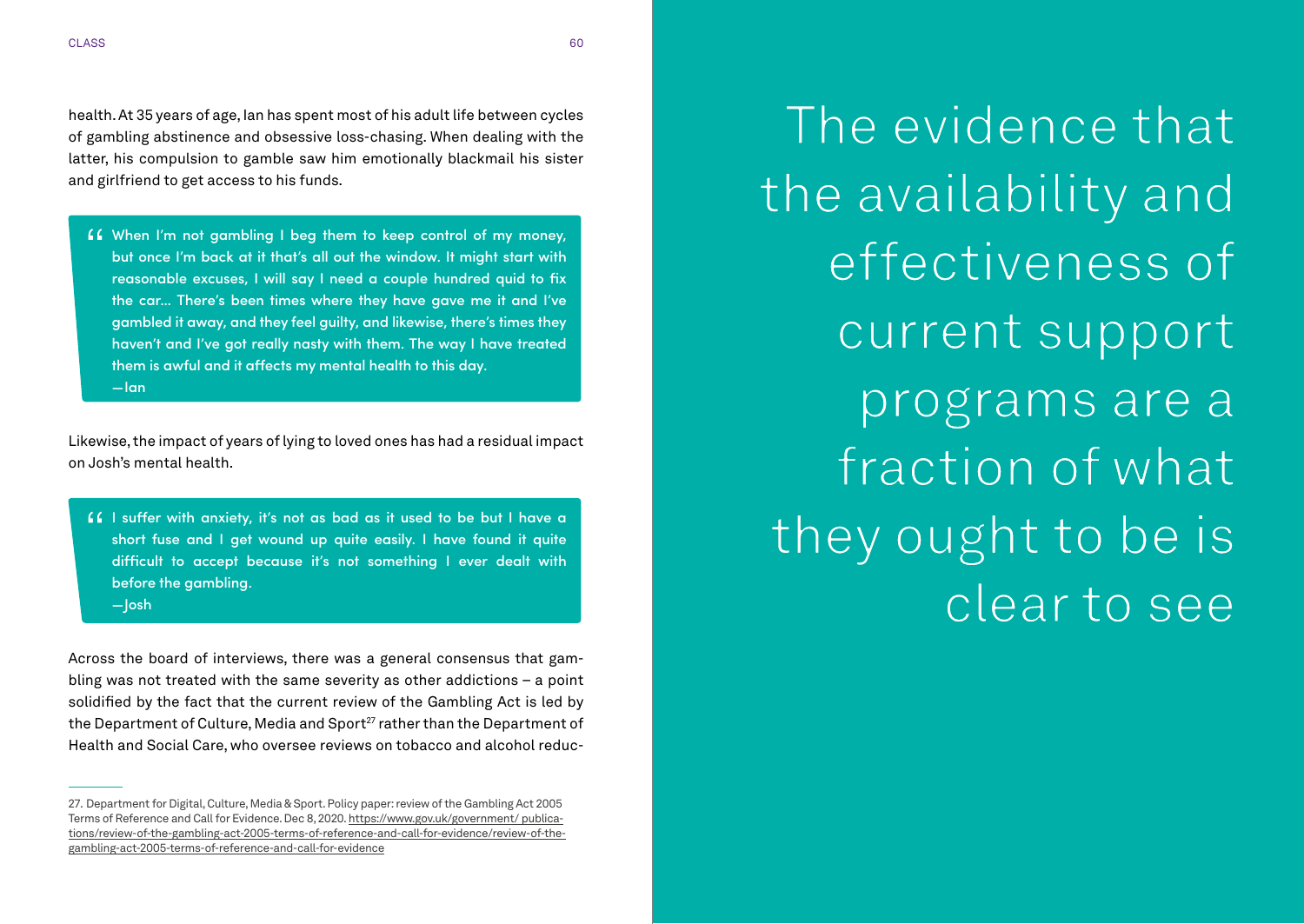tion programs<sup>28</sup>. With fewer than 3% of problem gamblers in Britain receiving help for their addiction<sup>29</sup>, the evidence that the availability and effectiveness of current support programs are a fraction of what they ought to be is clear to see.

For certain people, Gamblers Anonymous (GA) has been transformative in helping them control their addiction. Kailum and Liam described GA as life changing, with both speaking of their meetings as the most important hour in their week.

- " When I started my job, I was honest about my history with Gambling. I told them I would do overtime, nights, anything they need of me, as long as I always have Tuesday nights for my GA. It saved my life, there is no doubt about it. — Kailum
	-
- " GA has saved my life because it took me down other avenues, like how to manage my money and my emotions... I know there's a group of people I could call up any hour of the day who would help me if I really needed it.  $-$ Liam

This experience is, however, far from universal. Sharon, a recovering sports better from London, spoke of being the only female in attendance as a barrier for returning.

" I tried GA for about a month but it didn't really help me. Most weeks I was the only woman there, and there was a guy there who made me feel quite uncomfortable… I have heard people say to try different meetings to find the one that works for you but having had such a bad experience, I never really considered doing that. — Sharon

For James, the long term vision of recovery that GA nurtures offered little in the way of the support for the crisis point in which he arrived.

" I went GA meetings for about six weeks but it wasn't for me. As selfish as it sounds, I didn't want to hear about the problems and self-doubts of people who haven't gambled for 10 years… At that time, what I needed was one-on-one help, like counselling basically. GA was just making me more depressed. — James

For many, gambling blocking software, like the Gamban app, has been a pivotal tool in reducing their gambling activity, as explained by Ian from London.

- GC The best method I've found for stopping is a combination of handing<br>my finances over to my wife, and using Gamban to block every my finances over to my wife, and using Gamban to block every website… For me, it's about creating the conditions that make it as difficult as possible for me to gamble.
	- Ian

Whilst Gamban can be an indispensable tool in the process of inhibiting gambling activity, it cannot act as the standalone solution for controlling an addiction that, for many, dominated every aspect of their life for a number of years. Creating an environment in which people struggling with gambling addictions have access to the help that they require is a multifaceted issue.

<sup>28.</sup> van Schalkwyk, M.C., Petticrew, M., Cassidy, R., Adams, P., McKee, M., Reynolds, J. and Orford, J., 2021. A public health approach to gambling regulation: countering powerful influences.The Lancet Public Health.

<sup>29.</sup> [https://gordonmoody.org.uk/blog/numbers-needing-help-for-gambling-addiction-grows-as-lock](https://gordonmoody.org.uk/blog/numbers-needing-help-for-gambling-addiction-grows-as-lockdown-continues/)[down-continues/](https://gordonmoody.org.uk/blog/numbers-needing-help-for-gambling-addiction-grows-as-lockdown-continues/)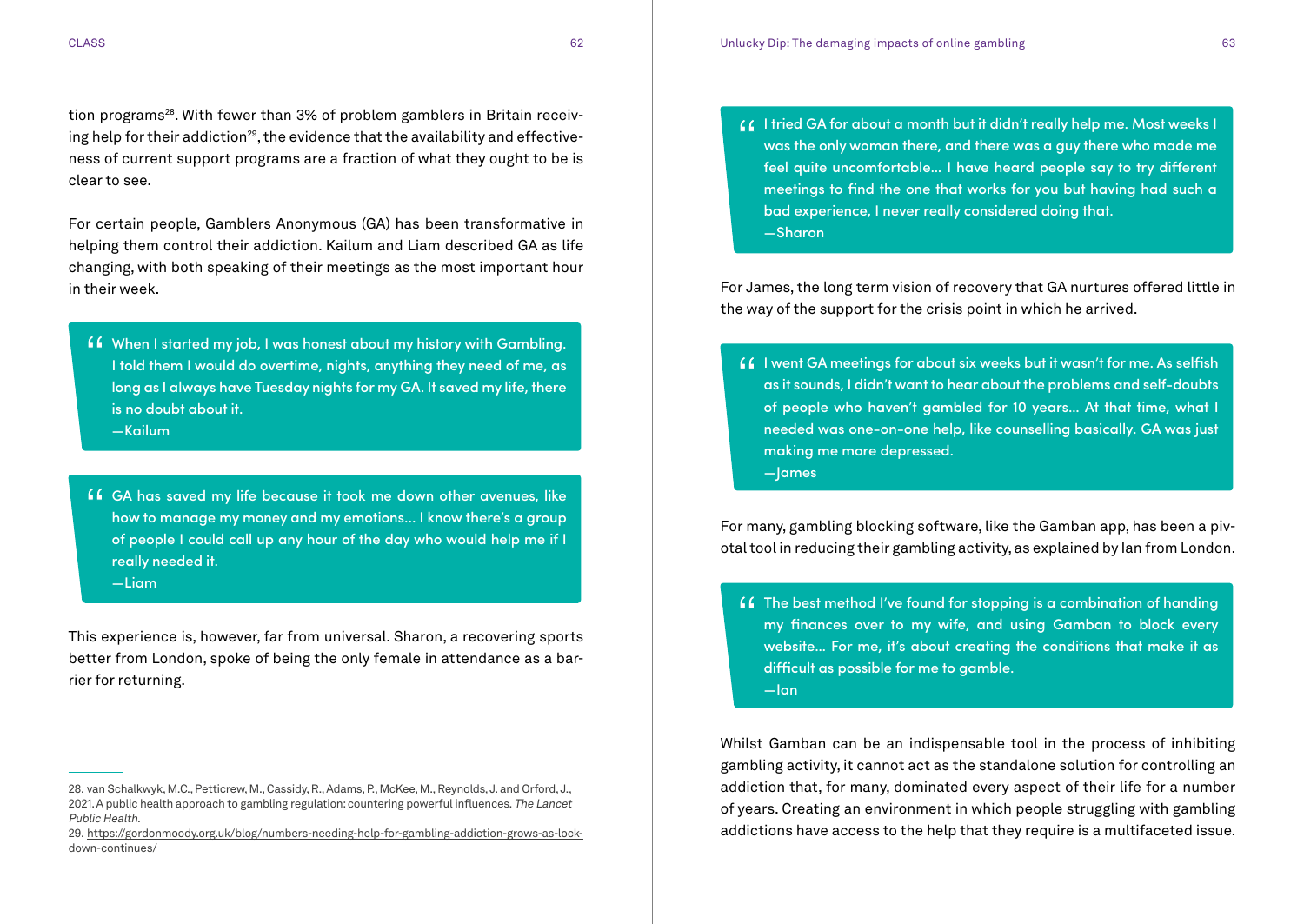Firstly, more needs to be done to raise awareness of the existing support tools. As addressed in [chapter 3,](#page-8-0) people who started gambling during the Covid-19 pandemic showed signs of going from first flutter to high concern gambling at an alarming pace. Consequently, an understanding of the help available to them was non-existent for much of the time in which they gambled.

 $\blacksquare$  I had nobody I could talk to and I was in a really bad way. I ended up breaking down on the phone to a suicide helpline and they asked me breaking down on the phone to a suicide helpline and they asked me if I had tried talking to Gamban. I had seen their logo on the bottom of some sites but never really paid attention… It really annoys me that it took me being suicidal to find out that there's simple ways that I could help myself.

— April

Another factor preventing sufficient support is that the demand for clinics and services that cater directly to gambling-specific needs vastly outweigh the limited supply. As a consequence, a growing number of problem gamblers are referred to counsellors without such expertise. These referrals achieved mixed results amongst participants. For Harvey, the conversations he had with an NHS counsellor formed the foundations of his continued abstinence from gambling. On the contrary, Sharon found such sessions to be detrimental to her progress. With perennial supply shortages in the capital, she was referred to a relationships counsellor, on the basis that her gambling had culminated in her breaking-up with her boyfriend.

" It was the first therapist counselling I'd ever had. She seemed to be quite annoyed with me that I had been sent to her because my issues were primarily with addiction. It actually put me off therapy for quite a while after.

— Sharon

For the small number of people who manage to get help from specialist gambling addiction clinicians, the support given to them proved to be an important factor in helping overcome what, in some cases, had been over a decade of gambling dominating their lives. This however, did not mean that such services were faultless. After being accepted on to a female only three week intensive retreat with gambling charity Gordon Moody, Sharon struggled greatly with the lack of aftercare, culminating in a relapse just weeks later. For Rachel, gambling had created a snowball effect of unpaid loans and rent arrears, leading to eviction from her home. As a result, she was referred to the National Problem Gambling Clinic, where she had a number of sessions with a cognitive behavioural therapist. Whilst beneficial, she felt as though current approaches only address one component of an issue which ultimately filters through into various aspects of an individual's life

 $\textsf{G}\,\textsf{I}$  I think there needs to be more of a holistic approach, which looks at gambling addiction from a number of angles. The mess that gambling gambling addiction from a number of angles. The mess that gambling causes creates so many problems in your life. There's lots of different things to address, trying to change your cognitive behaviour is just one of them.

— Rachel

Gambling addiction can affect an individual's mental health, their ability to form relationships and their financial independence, to name just a few residual issues addressed by research participants. Issues that together solidify the need to integrate current support networks with other forms of counselling. Between Sharon and Rachel, there was an understanding that the aforementioned criticisms of the help they received was more to do with insufficient funding restricting the extent of support clinicians were able to give them, than such clinicians being inadequate at their job. In truth, the best act of defence against overburdening already depleted support networks is to prevent as many people from reaching a stage of gambling where counselling is necessary, as well as identifying and inhibiting access to those displaying signs of high concern gambling before they encounter emotional and financial ruin. Below are some recommendations of how best to achieve this.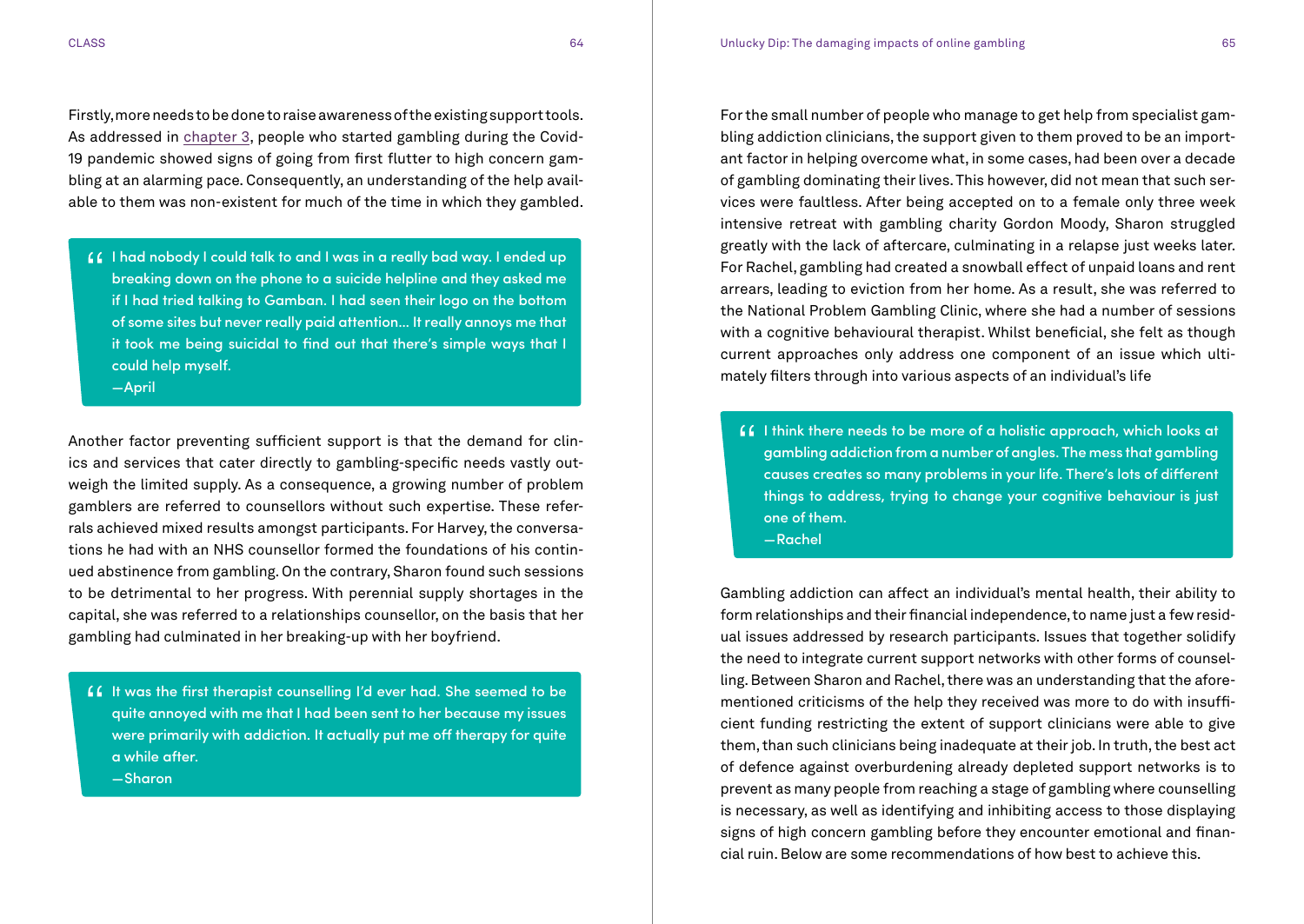<span id="page-33-0"></span>

# Recommendations

This report has independently led to similar findings, conclusions and recommendations as other organisations who have conducted research into the harm of online gambling<sup>3031,</sup> solidifying the fact that industry reform is long overdue.

If implemented, the recommendations listed below could form part of a policy response that reduces the number of people who will develop addictions to gambling products, as well as the harm caused to those who are already showing signs of high concern gambling.

- 1. Consumer data should no longer be gate kept by the gambling industry or its preferred funding recipients. Instead, open access to data should be a condition of licensing.
- 2. Operators must not be allowed to contact consumers via email or SMS to market their products.
- 3. There should be an outright ban on repeat custom perks. This should include:
	- a. VIP schemes
	- **b.** Higher bonuses as a condition of repeat custom
	- c. Free spins
	- d. Tangible gifts given to regular customers
	- e. In-app live broadcasting of sports events for members

31. <https://www.gold.ac.uk/gamblingineurope/report/>

<sup>30.</sup> van Schalkwyk, M.C., Petticrew, M., Cassidy, R., Adams, P., McKee, M., Reynolds, J. and Orford, J., 2021. A public health approach to gambling regulation: countering powerful influences.The Lancet Public Health.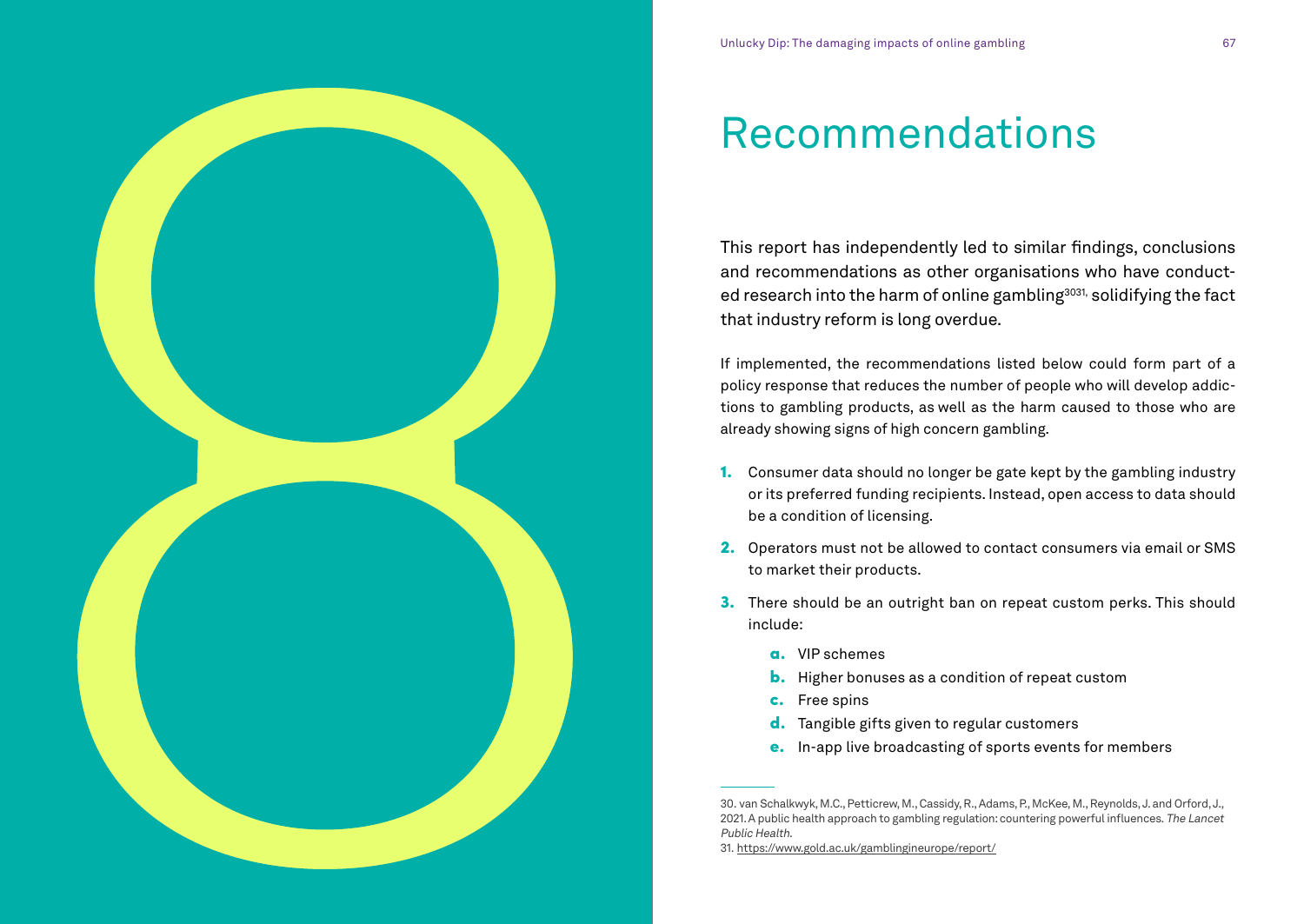- 4. Update identity checks to eliminate problem gamblers setting up ac-
- counts using other family members' identification details. When a new account is opened, customers should have to verify it is them via selfie video with an independent verifier, as is common practice with applica tions for platform sector work and online banks in the UK.
- 5. Gambling advertising should be further restricted to reduce exposure of such products to minors. This should be much the same as the mod el implemented by the Spanish government, where adverts can only be shown between the hours of 00:00 – 04:00.
- 6. The time lag between depositing and withdrawing money must be equalised.
- 7. Landing pages that provide consumers with access to all of their products should be eliminated, so as to reduce the numbers of consumers migrating between different forms of gambling.
- 8. Cross-selling different products that the consumer did not sign up to engage with should be banned.
- 9. Gambling affiliate websites should be banned, on the basis that they exacerbate problem gambling.
- 10. There should be a cap on the number of instant deposits that can be made within 15 minute, 1hour, 24 hour and 1 week time periods.
- 11. Reality checks need to be altered so as to make them more effective. The current system that is circumvented with a touch of a button has little effect on participants' gambling activity, this could be replaced with an un-skippable data driven information video that outlines the help options available.
- 12. Mandatory deposit and time limits should be implemented to reduce the prevalence of damaging gambling sessions. These should be in formed by sector-wide affordability controls.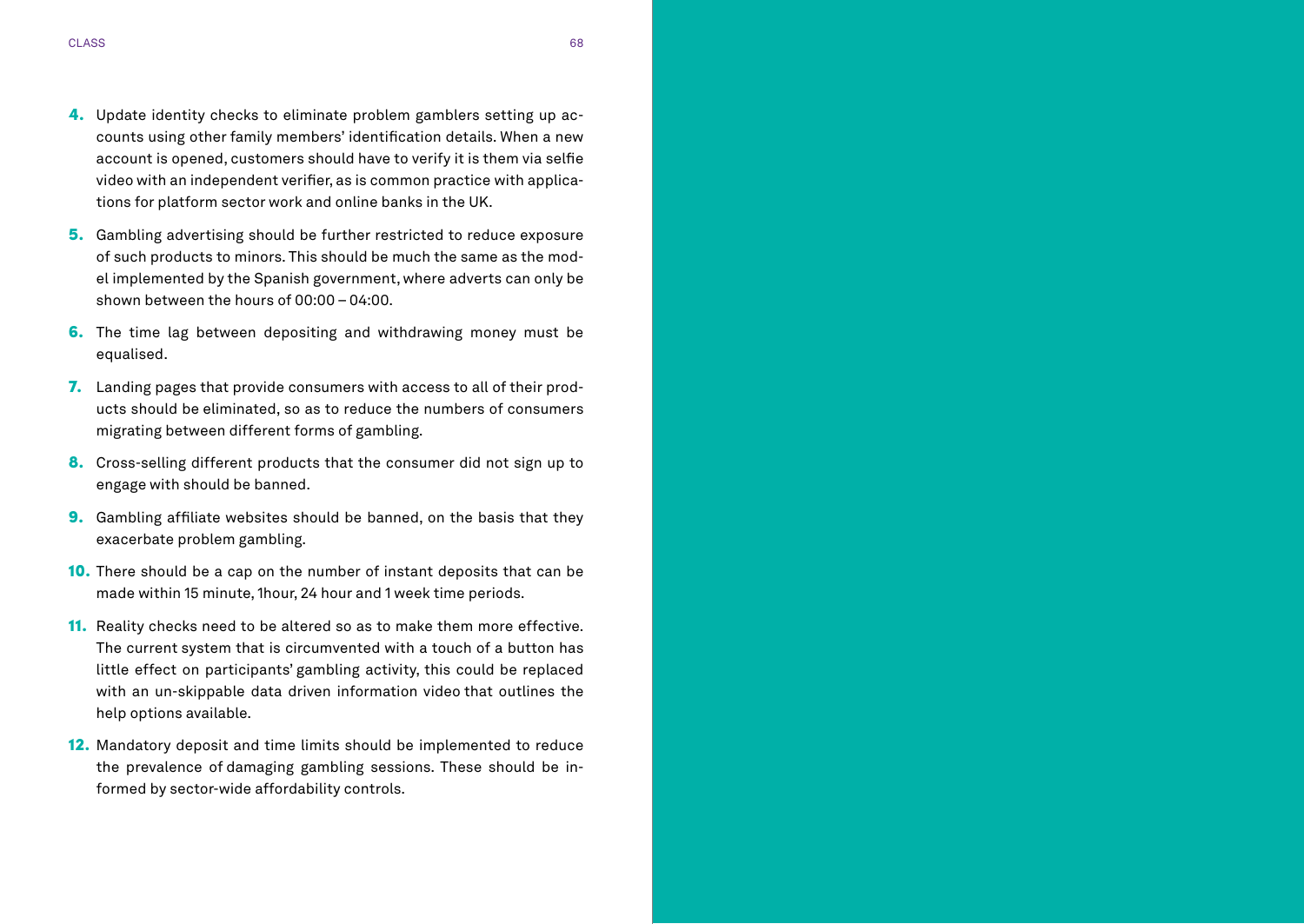#### Methods

#### **Quantitative analysis**

<span id="page-35-0"></span>Robert in 2021

 $\Box$ 

The quantitative analysis was undertaken between September and Novem ber 2021. The primary quantitative data were collected through a 2020 survey of users of Gamban, a software which blocks online access to gambling sites and applications. The survey was sent to approximately 12,000 users of Gamban and received 280 responses. Of the 280 respondents, 14 were excluded for responses which indicated that they did not experience diffi culties with gambling or were using Gamban for a reason other than 'prob lem gambling', leaving 266 respondents. By nature of the collection process enlisting a pool of users who have activated a gambling-blocking software, the quantitative data were skewed toward people who have suffered with gambling addiction and require an external-acting programme to prevent them from engaging in online gambling.

For the quantitative analysis, all respondents who didn't have a greater or same age at each consequential stage (age at first-time gambling, age at regular gambling, age at emergence of gambling problem and age at Gamban installation) were excluded, totalling 234 participants after removal. Four additional participants were excluded for not providing information related to their gender, leaving 230 participants in this section of the analysis. For the age at the first three stages of gambling behaviours (age at first-time gam bling, age at regular gambling and age at emergence of gambling problem), the data for men and women were not normally distributed and required a non-parametric alternative test to the unpaired two-samples T-test com -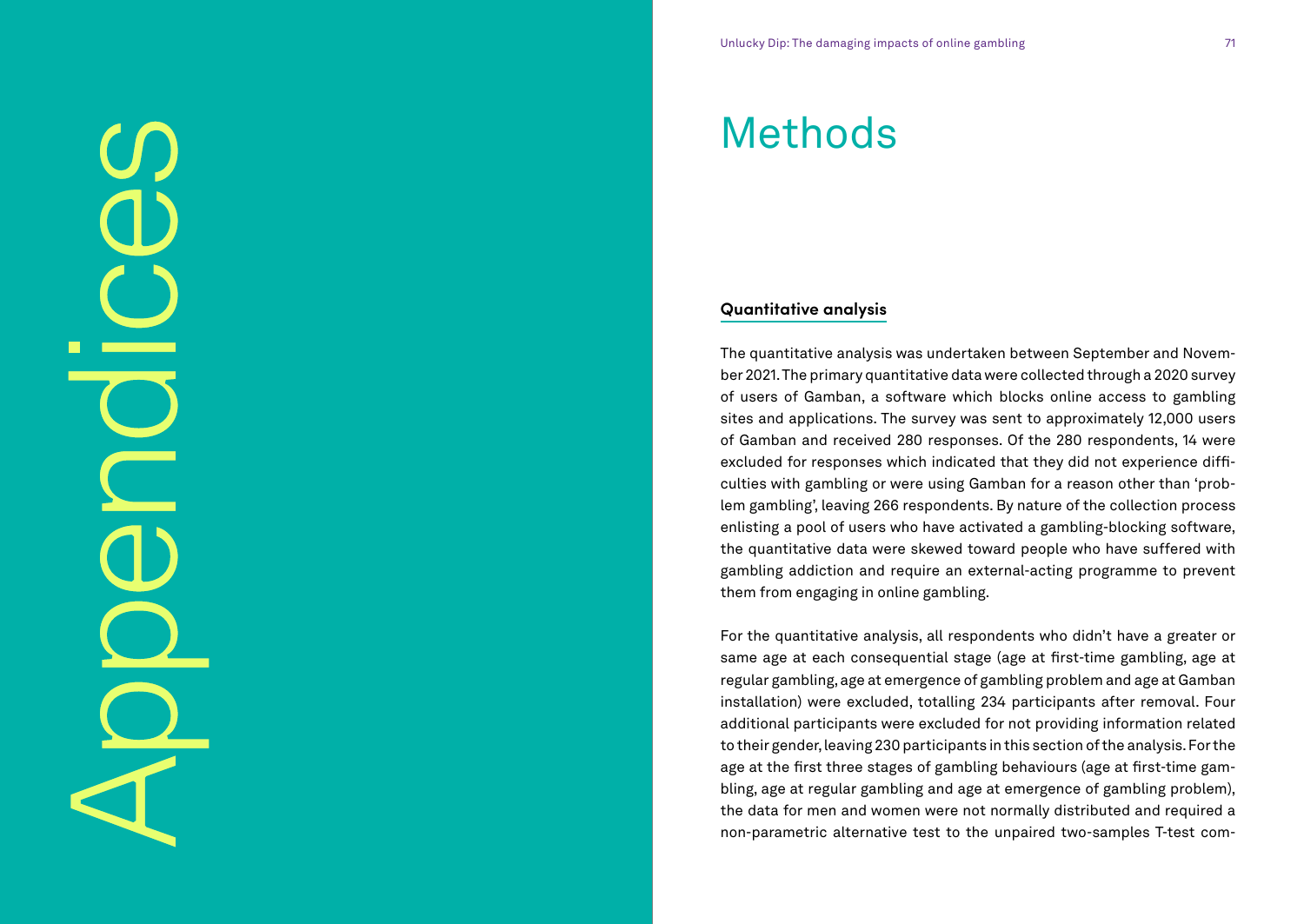monly used to investigate difference in mean values of two distinct groups. Corresponding to an alpha level of 0.05 in the Shapiro-Wilk normality test, the Mann-Whitney U test was used for the first three stages of gambling behaviours. However, the distribution of age at Gamban installation passed the Shapiro-Wilk normality test, therefore an unpaired two-samples T-test was employed. Additional analyses were undertaken to investigate the role that race played in the average age at each stage of gambling behaviours, but no significant findings emerged between white and non-white survey participants.

#### **Qualitative Research**

A survey request was sent out to users of Gamban in October 2021, invit ing them to participate in a qualitative interview in exchange for mone tary compensation. The survey was closed after one week and elicited 1718 responses. The inclusion criteria to participate in the qualitative interviews was residency in the UK's most austerity-stricken cities across each of the four nations and were selected using the Centre for Cities 2019 analysis (except in the cases of Wales and Northern Ireland, where additional cities were added). Employment of this inclusion criteria shrunk the sample size to 288. Of these 288 responses, 18 participants were randomly selected, ensur ing that women and men were represented in equal proportions and dispro portionately selected were women who are also mothers, and men who work more precarious jobs. This was done to investigate the roles parenthood, class and austerity play in the experiences of gambling addiction. The goal of these qualitative data is not to be nationally representative or proportion ally representative of gambling behaviour in Britain, but rather to illustrate the influence of the built environment and gambling.